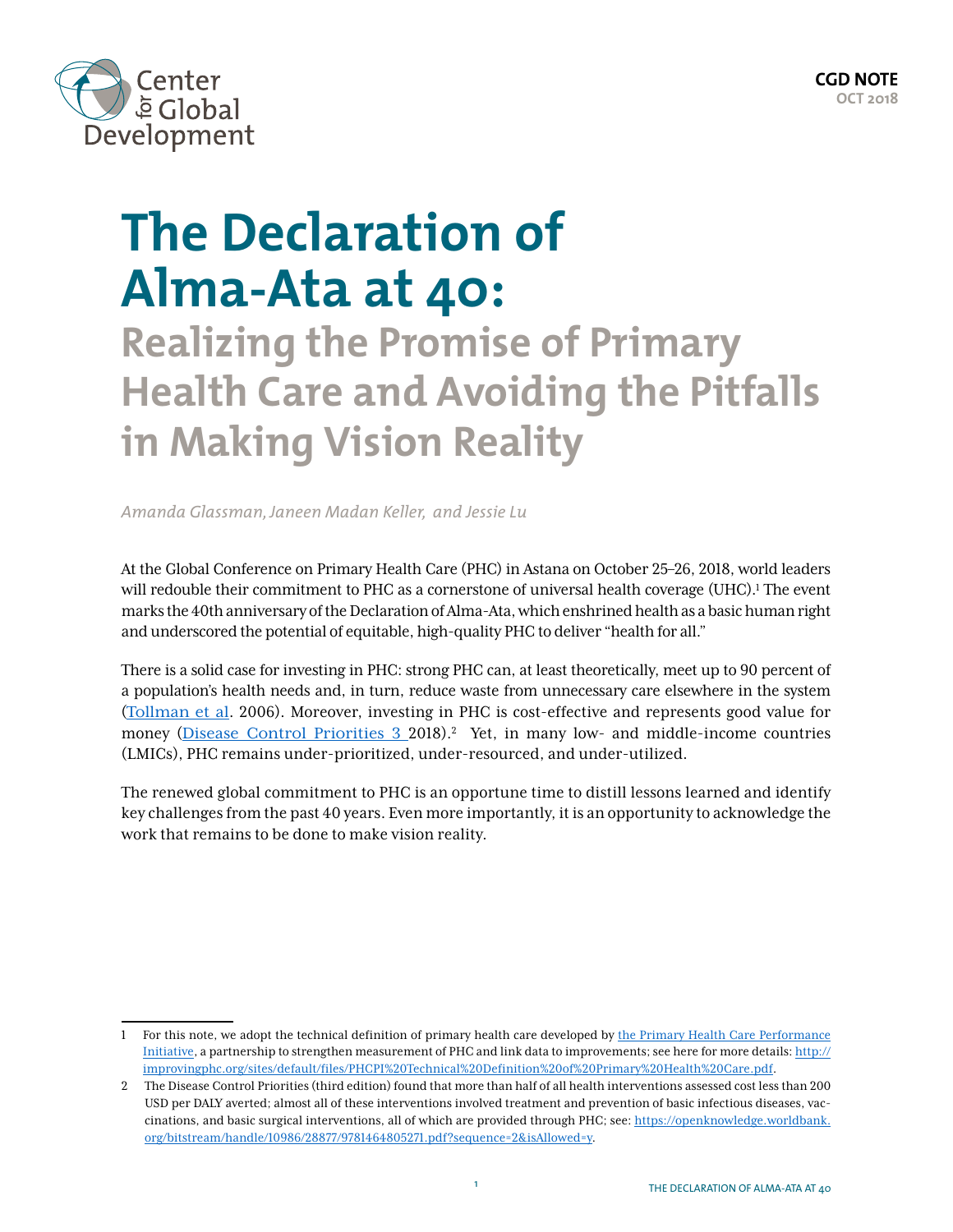## **THE PROMISE OF PRIMARY HEALTH CARE**

Since the 1978 declaration, the world has made important strides in deploying PHC services to improve health outcomes. Brazil's Programa Saude da Familia, launched in 1994, and Thailand's Universal Coverage Scheme, introduced in the early 2000s, are examples of large-scale nationally led efforts to strengthen health systems with a focus on PHC; both led to remarkable health gains ([Glassman](http://millionssaved.cgdev.org/) [and Temin](http://millionssaved.cgdev.org/) 2016). Indeed, governments the world over are acknowledging PHC as a building block of health systems and an important stepping stone to UHC. The Nigerian government, for example, recently announced a US\$150 million investment in the Basic Healthcare Provision Fund, alongside support from the Global Financing Facility and the Bill and Melinda Gates Foundation ([Global](https://www.globalfinancingfacility.org/government-nigeria-global-financing-facility-and-partners-co-finance-effort-improve-health-and)  [Financing Facility](https://www.globalfinancingfacility.org/government-nigeria-global-financing-facility-and-partners-co-finance-effort-improve-health-and) 2018).

Despite well-known success stories and high-level endorsements, the reality of PHC is complex. Almost half of the world's population still lacks access to basic primary care services—such as family planning, antenatal care, and tuberculosis treatment—highlighting the limited, and in some cases uneven, progress made by countries ([World Bank and WHO](http://www.worldbank.org/en/news/press-release/2017/12/13/world-bank-who-half-world-lacks-access-to-essential-health-services-100-million-still-pushed-into-extreme-poverty-because-of-health-expenses) 2017). Even in Ethiopia, which has made great strides, a 2016 household survey found that only 38.5 percent of children 6-23 months of age were fully vaccinated, despite major support from UNICEF, Gavi, and other international agencies ([Ethiopia DHS 2016](https://dhsprogram.com/publications/publication-FR328-DHS-Final-Reports.cfm), [Gavi 2018](https://www.gavi.org/country/fact-sheets/ethiopia.pdf)). And as the burden of non-communicable diseases rises, already-weak primary care systems face added pressures to meet growing demands for complex and continuous care.

Moreover, expanding access is necessary but not enough; investments to improve quality of care are also vital. Poor quality of care is responsible for close to 5 million of the more than 8 million deaths from treatable conditions occurring annually in LMICs—far more than the 3.6 million deaths resulting from insufficient access ([Kruk et al.](https://www.thelancet.com/action/showPdf?pii=S0140-6736%2818%2931668-4) 2018).

These statistics reveal where efforts have fallen short and, in turn, point to much work that remains to be done to move beyond the rhetoric of global declarations. Indeed, efforts to improve PHC must consider the unique set of challenges and complexities across different country contexts. Even just looking across country income groups highlights important variations: in low-income countries, donor financing accounts for a large share of resources for many key PHC elements; in several lower-middle-income countries, households tend to pay out-of-pocket for their health needs; and an increasing number of upper-middle income countries are adopting national health insurance schemes to cover more complex forms of care.3 Even within countries, there are significant geographic and socioeconomic variations.

This note highlights four political economy challenges that explain why it is so hard to achieve strong PHC, with a focus on policy and implementation pitfalls that frequently go overlooked. With an eye towards the 2030 milestone, we offer ideas for country policymakers and global health funders to ensure greater equity, quality, and efficiency in PHC. While we acknowledge that the relevance of the challenges and ideas in this note may vary depending on context, we nonetheless hope they contribute to a deeper understanding of how to strengthen PHC systems going forward.

<sup>3</sup> See [here](https://www.cgdev.org/publication/initial-estimation-size-health-commodity-markets-low-and-middle-income-countries) for one example of this variation in the context of purchasing for health commodities across country income groups; in low-income countries donors purchase roughly half of all health commodities; in lower-middle-income countries, the private sector is the primary purchaser of health commodities; and in upper-middle countries, the government purchases a much larger share compared to the other groups.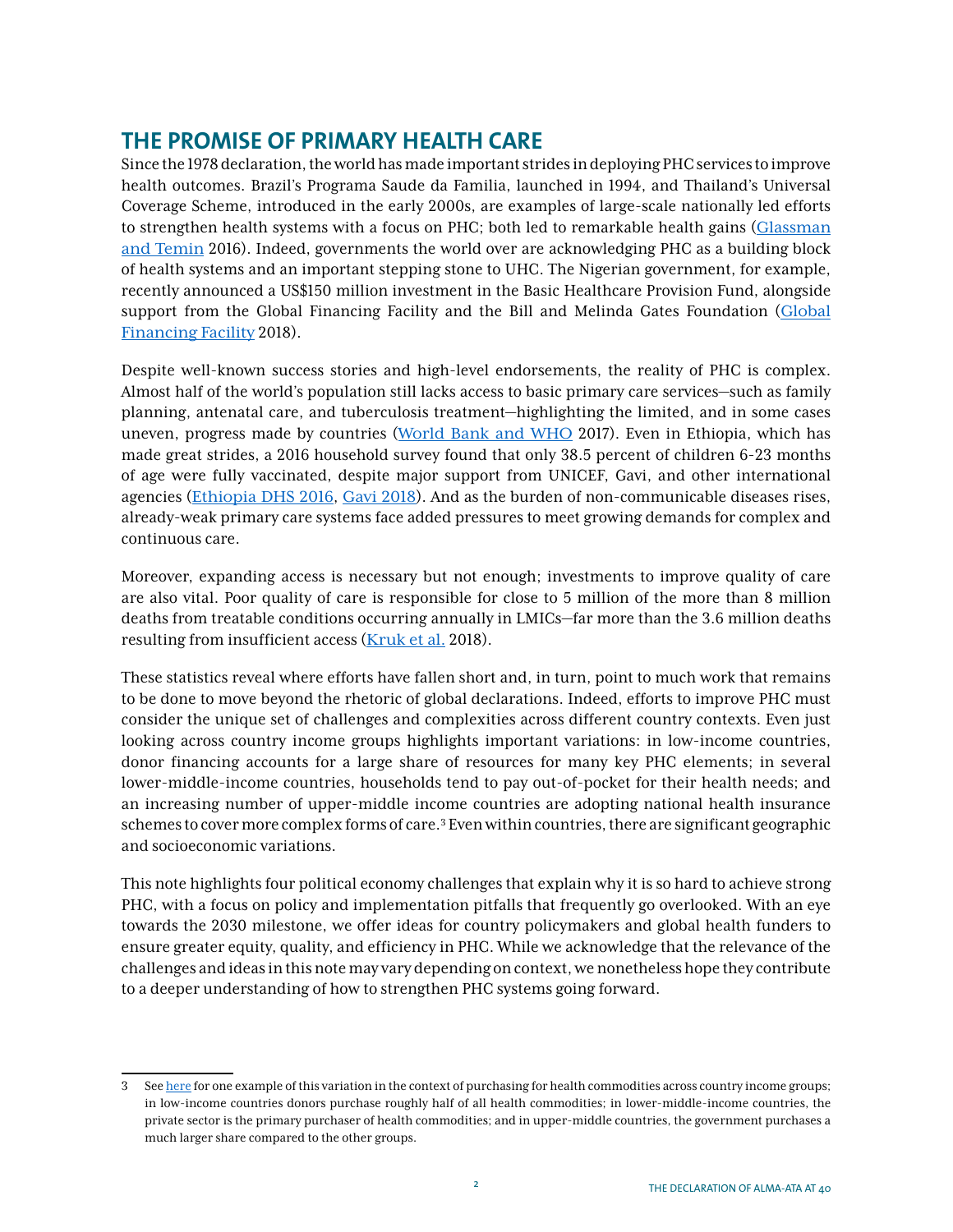# **WHY STRONG PHC IS SO DIFFICULT TO ACHIEVE: FOUR UNDERAPPRECIATED POLITICAL ECONOMY CHALLENGES**

## CHALLENGE 1: COMPETING DEMANDS WITHIN HIGHLY CONSTRAINED PUBLIC BUDGETS MEANS LOW PHC INVESTMENT

LMIC governments face an already large and expanding menu of health technologies coupled with rapidly growing demand for health care, forcing them to make allocative tradeoffs within extremely limited budgets.

An expanding and increasingly educated "middle class" in urban areas means governments face growing citizen expectations for a wider range of health products and services. And a shift in disease burdens towards non-communicable diseases means governments are under pressure to deliver more complex health care. Unmet needs are huge, especially in lower-middle-income and lowincome countries.

In India, less than 30 percent of end-stage kidney disease patients receive dialysis, while an estimated 200,000 new patients require treatment each year ([BS B2B Bureau](https://www.business-standard.com/content/b2b-pharma/less-than-30-of-kidney-patients-manage-to-get-dialysis-in-india-study-117022800641_1.html) 2017). Nigeria has fewer than 40 trained radiation oncologists, who must use "obsolete or non-functional" treatment centers to address 100,000 new cancer cases per year ([Unah](https://www.theguardian.com/global-development-professionals-network/2017/mar/20/nigeria-cancer-mortality-rate-addressed-ngo) 2017). And in low-income countries, challenges are underpinned by a lack of available technology. Senegal's only radiation machine—bought in 1989 stopped working last year, leaving cancer patients to seek treatment in Morocco at the government's expense ([Quist-Arcton](http://www.npr.org/sections/goatsandsoda/2017/07/09/524534109/a-country-where-it-can-be-tough-to-get-cancer-treatment) 2017).

Globally, 30 of the 36 countries with measured demand for radiotherapy but no available technology are low income and lower-middle income  $(Yap et al. 2016)$  $(Yap et al. 2016)$  $(Yap et al. 2016)$ . This unmet demand for complex and costly nephrology and cancer care is increasingly present in public hospitals today, even in the poorest countries, and public pressure to cover treatment and management of these diseases with public budgets is mounting.

Ad hoc and inertial processes for budget allocation exacerbate the situation. Contrary to trends observed in OECD countries, which typically devote between 25 and 45 percent of total health expenditure to hospitals, hospitals often claim more than half of health expenditures in LMICs [\(Hatefi et al. 2017](https://www.healthaffairs.org/do/10.1377/hblog20170216.058672/full/), [2016 OECD data](https://stats.oecd.org/index.aspx?DataSetCode=HEALTH_STAT)). Some large middle-income countries that are moving towards UHC, like China, Brazil, and Nigeria, spend as much as 70 percent of their health budgets on hospital care ([Lewis 2015](https://www.cgdev.org/blog/hospitals-are-key-reaching-universal-health-coverage)). This may be explained in part by the underlying reality that people tend to seek curative and acute care for conditions that cause tangible distress, which are oftentimes treated in hospitals. If governments allocate resources in response to explicit demand, spending is naturally biased toward hospitals.

Without an intentional PHC financing and payment strategy and fair, systematic efforts to assess and address the efficiency of non-PHC spending, the prioritization of hospitals in health budgets combined with the growing demand for more complex care diverts resources away from primary care. In India, for example, dialysis has been fully subsidized under the Pradhan Mantri National Dialysis Programme since 2016, when less than two-thirds of children between the ages of 12 and 23 months were fully immunized ([Government of India National Dialysis Services Programme](http://pib.nic.in/newsite/PrintRelease.aspx?relid=157978) 2017, [Government of India National Family Health Survey 4](http://rchiips.org/nfhs/pdf/NFHS4/India.pdf) 2015-2016).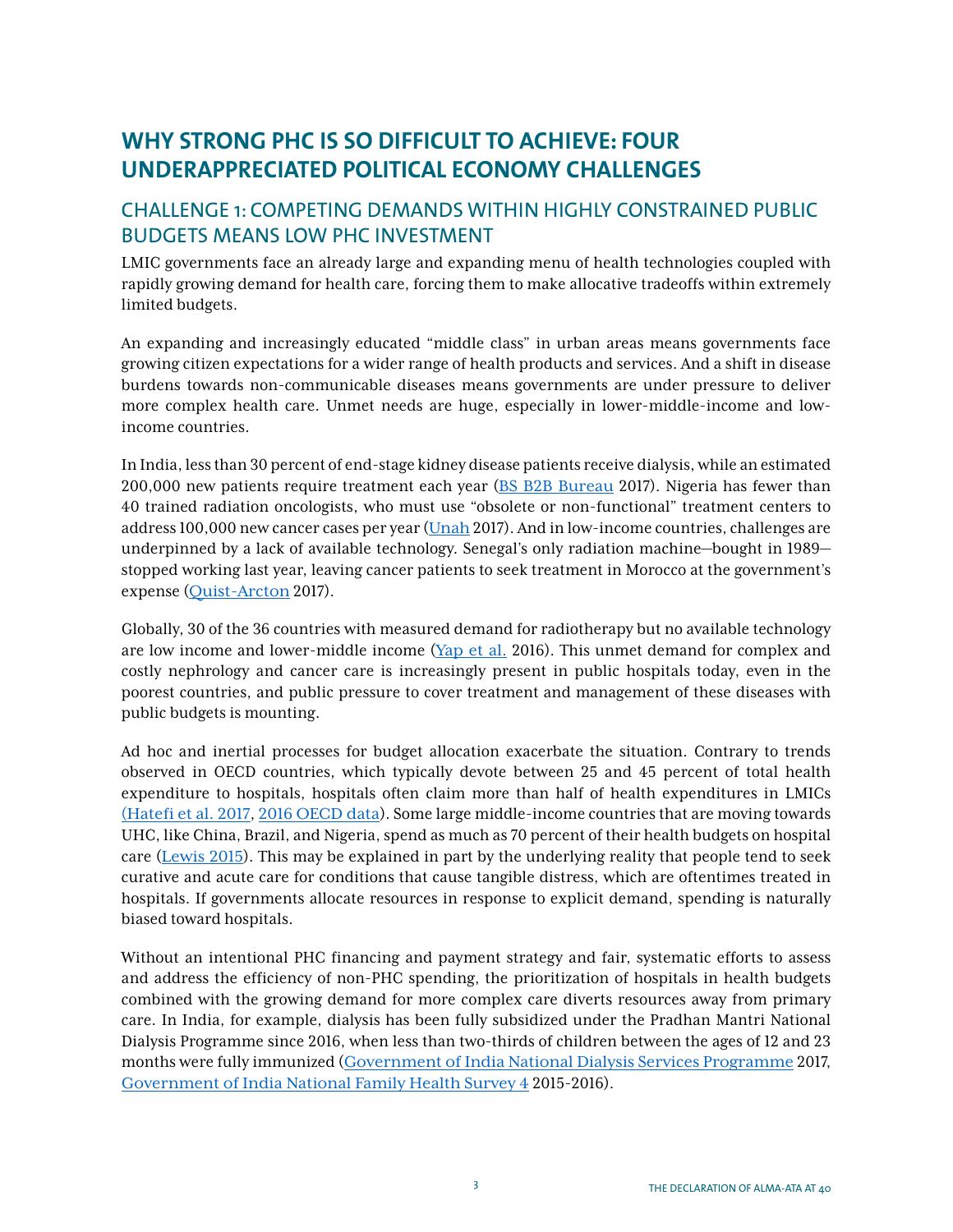The result is that PHC is often under-prioritized in public spending. Moreover, as many countries decentralize public administration, more and more public health money is subnational, but resource allocation does not necessarily trace to outcomes or impact ([Glassman and Sakuma](https://www.cgdev.org/sites/default/files/CGD-Consultation-Draft-Glassman-Sakuma-IGFT-Health.pdf) 2014). And in some low-income countries, allocation decisions are further complicated by the fact that there are simply not enough resources. In Malawi, for example, paying for full coverage of male circumcision, one of the most cost-effective interventions to improve health, would alone consume US\$147 million almost all of the available US\$168 million health budget ([Ochalek et al](https://gh.bmj.com/content/3/2/e000607). 2018).

In high-income countries, the availability of new health technologies (medicines, devices, etc.) grew alongside public spending on health, enabling most new technologies to be accommodated within public budgets if they were deemed effective (see figure 1). In low-income and lower-middle-income countries, average public health spending per capita in 2015 was less than 1 percent of per capita health expenditure in the United States ( [WHO Global Health Expenditure Database](http://apps.who.int/nha/database)). Yet, these countries face the full set of health technologies and related patient and market pressures to cover new technologies with public monies within miniscule budgets, and often without institutional mechanisms in place to decide which technologies are best value-for-money or to negotiate prices. This—combined with the inertial or ad hoc budget allocation—can also wrap up scarce public resources in less cost-effective care.



**Figure 1. Growth of new molecular entities compared to per capita health expenditure across different income levels** 

Source: [Kinch et al. 2014](https://www.sciencedirect.com/science/article/pii/S1359644614001032?via%3Dihub), [WHO Health Expenditure Data](http://apps.who.int/nha/database)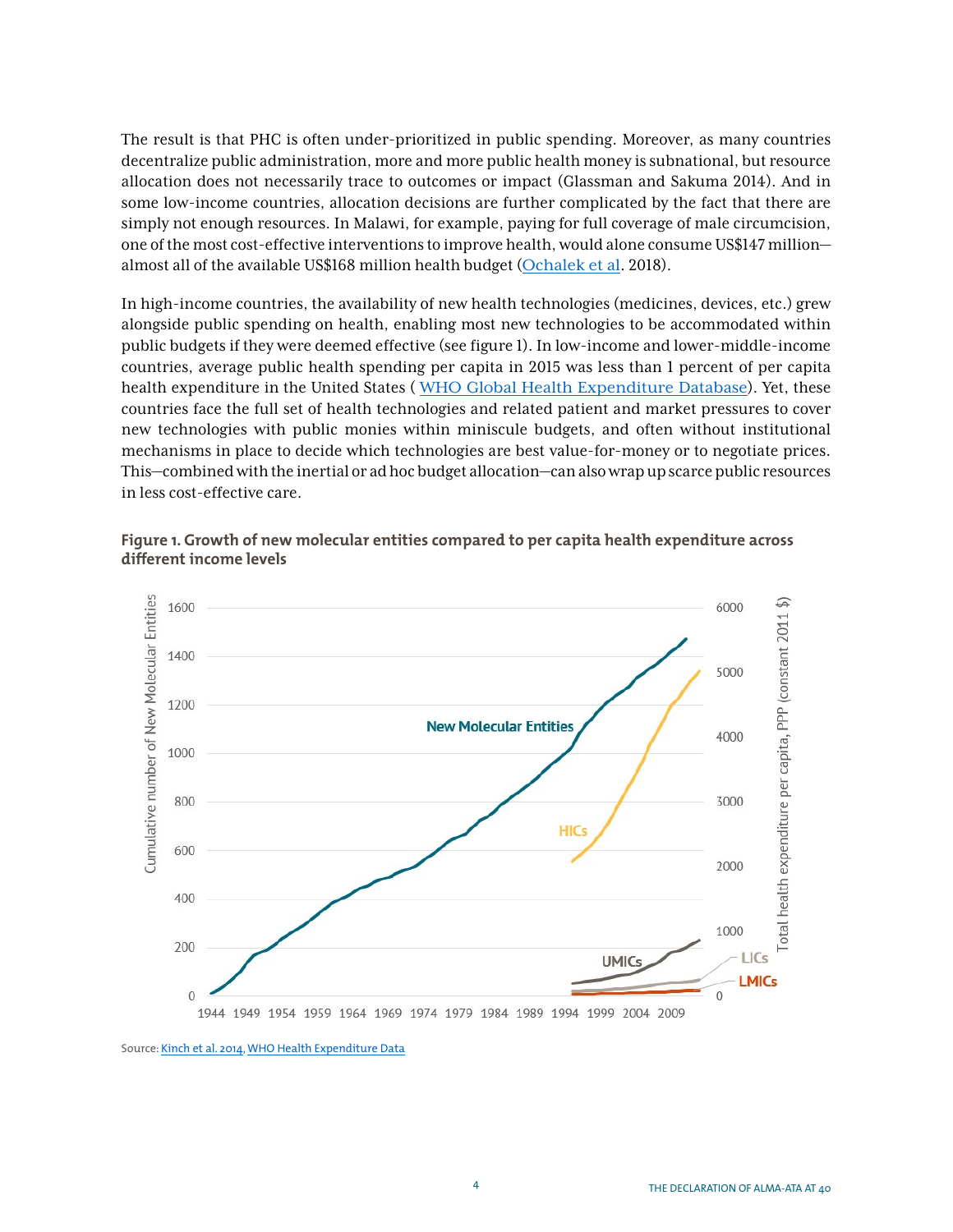## CHALLENGE 2: A VICIOUS CYCLE OF LOW PRODUCTIVITY PAIRED WITH PROVIDER ABSENTEEISM AND POOR QUALITY OF CARE RESULTS IN UNDERINVESTMENT AND UNDERUSE

Public PHC clinics in many LMIC settings simply do not produce many services due to such factors as provider absences and lack of quality infrastructure, and provide poor quality care ( $Kruk$  et al. 2018). Compounding this is the reality that families do not always seek care in public clinics, in part because of multiple cost barriers and lack of faith in the system. Instead, they oftentimes go directly to hospitals for conditions that could be addressed at the primary level, or turn to the private sector, or simply don't seek care at all. And the way PHC clinics and teams are paid sometimes fails to create compelling incentives for greater productivity or quality, further exacerbating these challenges.

Publicly provided PHC services in many LMICs remain grossly inefficient. These inefficiencies can partly be attributed to high rates of staff absenteeism ([Lewis](https://papers.ssrn.com/sol3/papers.cfm?abstract_id=984046) 2006). Despite variation across and within countries, absentee rates in the public sector are staggering. In India, 40 percent of medical providers are absent in public health centers on a typical day, and in Uganda the absentee rate is as high as 50 percent ([Muralidaharan et al](http://econweb.ucsd.edu/~kamurali/papers/Working%20Papers/Is%20There%20a%20Doctor%20in%20the%20House%20-%2012%20April,%202011.pdf). 2011, [Chaudhury et al](https://www.aeaweb.org/articles?id=10.1257/089533006776526058). 2006, [World Bank Service Delivery](http://databank.worldbank.org/data/source/service-delivery-indicators)  [Indicators](http://databank.worldbank.org/data/source/service-delivery-indicators)) (see figure 2). Furthermore, many public primary care clinics see very few patients per day. In Nigeria, for example, health workers in primary health care facilities in 12 states complete less than three outpatient visits per day ([Kress et al](https://www.tandfonline.com/doi/full/10.1080/23288604.2016.1234861). 2016).

Poor infrastructure, including limited availability of medicines, supplies, electricity, and trained staff, is also correlated with low use of services ([Kumar and Dansereau](https://journals.plos.org/plosone/article?id=10.1371/journal.pone.0103927) 2014). These issues are further exacerbated by the lack of professional status for primary care physicians as well as urban bias among nurses and physicians. Low productivity not only limits access and use but also adversely impacts the quality of care that people receive once they get to clinics. A survey in 18 LMICs found that, on average, consultations by primary care physicians lasted under five minutes ([Irving et al.](https://bmjopen.bmj.com/content/7/10/e017902) 2017).



#### **Figure 2. Share (%) of staff not present in public facilities**

Notes: Absence from health facility is defined by average share of staff not in the facilities as observed during one announced visit; note that in some countries, including those shown in the figure, private clinics have similarly high levels of absenteeism. Most recent available data are as follows: Kenya (2012), Madagascar (2016), Nigeria (2013), Tanzania (2014), Togo (2013), and Uganda (2013).

Source: [World Bank Service Delivery Indicators](http://databank.worldbank.org/data/source/service-delivery-indicators)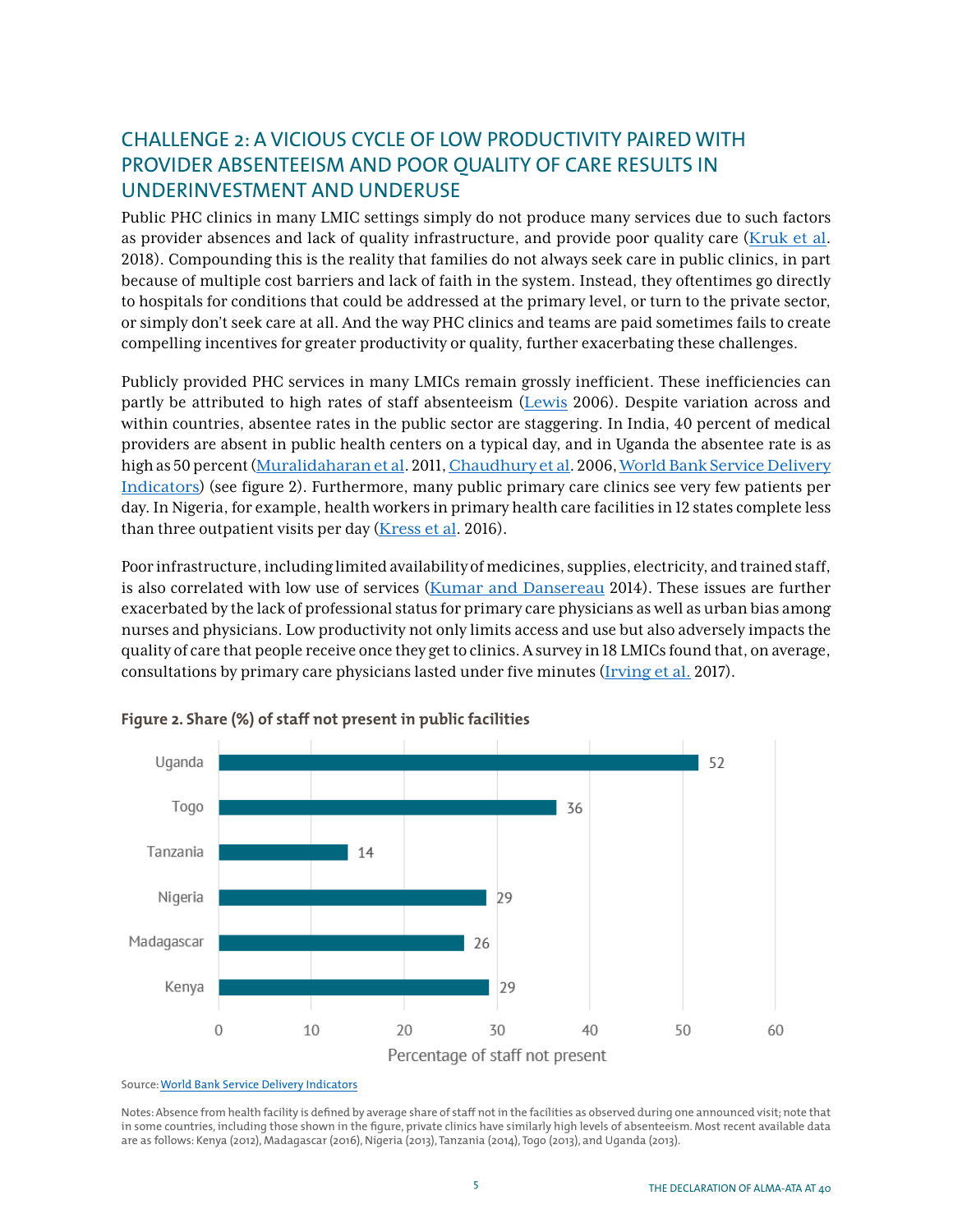A potentially reinforcing factor is that demand for primary care is disproportionately low. Families are especially less likely to seek products and services related to health promotion and disease prevention. Uptake is significantly reduced when user fees are charged for preventive health products like bed nets or deworming tablets [\(J-PAL Policy Insights](https://www.povertyactionlab.org/policy-insight/impact-price-take-and-use-preventive-health-products) 2018, [Cohen and Dupas](https://doi.org/10.1162/qjec.2010.125.1.1) 2010, [Kremer and Miguel](https://doi.org/10.1162/qjec.122.3.1007) 2007). Many other direct and opportunity costs also limit demand for PHC; indeed, it is common for household surveys in LMICs to report the myriad problems associated with access to care, even when a health condition is considered serious enough to merit medical care.4 More and more evidence suggests that perceptions of low quality and lack of trust in the system lead families to bypass primary care facilities ([Kruk et al](https://doi.org/10.1016/S0140-6736(18)31668-4). 2018).

In addition, the way incentives are structured limits the ability of primary facilities to serve as gatekeepers to the rest of the health system. For example, one pillar of India's new Ayushman Bharat Initiative will provide poor families with health insurance, allowing beneficiaries to receive "cashless" inpatient care in both public and approved private hospitals ([Kazmin](https://www.ft.com/content/d13af884-a046-11e8-85da-eeb7a9ce36e4) 2018). While still in the early implementation stages, the scheme aims to expand access to affordable hospital services among the poor and prevent impoverishment due to catastrophic health expenditure. However, there is concern that it may incentivize beneficiaries to bypass PHC facilities and turn to hospitals ([Brundtland](https://doi.org/10.1016/S0140-6736(18)32387-0) 2018).

On the other hand, both Costa Rica and Thailand incentivize PHC providers to act as gatekeepers to the rest of the health system, referring patients to higher levels of care. Under Costa Rica's Caja Costariciense de Suguridad Social, patients are turned back from higher levels of care if certain steps are not completed at the primary care level (OECD 2017). In Thailand, patients receive subsidized hospital care only if they are properly referred by their PHC providers ([Tangcharoensathien et al.](https://www.ncbi.nlm.nih.gov/pubmed/25378527) 2015). Moreover, strategic purchasing is spreading, but more work is required to understand how capitation or fee-for-service models can create incentives for better outcomes.

Together, these factors can result in a vicious cycle of low productivity and poor quality of care, which in turn results in low demand for and underinvestment in primary care.

## CHALLENGE 3: PRIVATE PROVIDERS ARE FREQUENTLY THE FIRST POINT OF CONTACT, BUT IT IS NOT ALWAYS CLEAR IF AND HOW THEY ARE PART OF THE PLAN

Private providers are frequently the first point of contact in many LMICs; they can provide alternative options to low-efficiency public clinics and can potentially expand access to quality care. But, to do so they need to be effectively integrated into primary health care systems and, in many settings, public policies simply ignore the private sector or claim to regulate without adequate resources or enforcement.

<sup>4</sup> For example, in Malawi, close to 8 out of 10 DHS respondents reported experiencing at least one barrier to care, including, but not limited to, perception that no drugs would be available or no providers would be present, distance to facility, paying for treatment; see [DHS 2010](https://dhsprogram.com/pubs/pdf/fr247/fr247.pdf) and [DHS 2015-2016](https://dhsprogram.com/publications/publication-FR319-DHS-Final-Reports.cfm).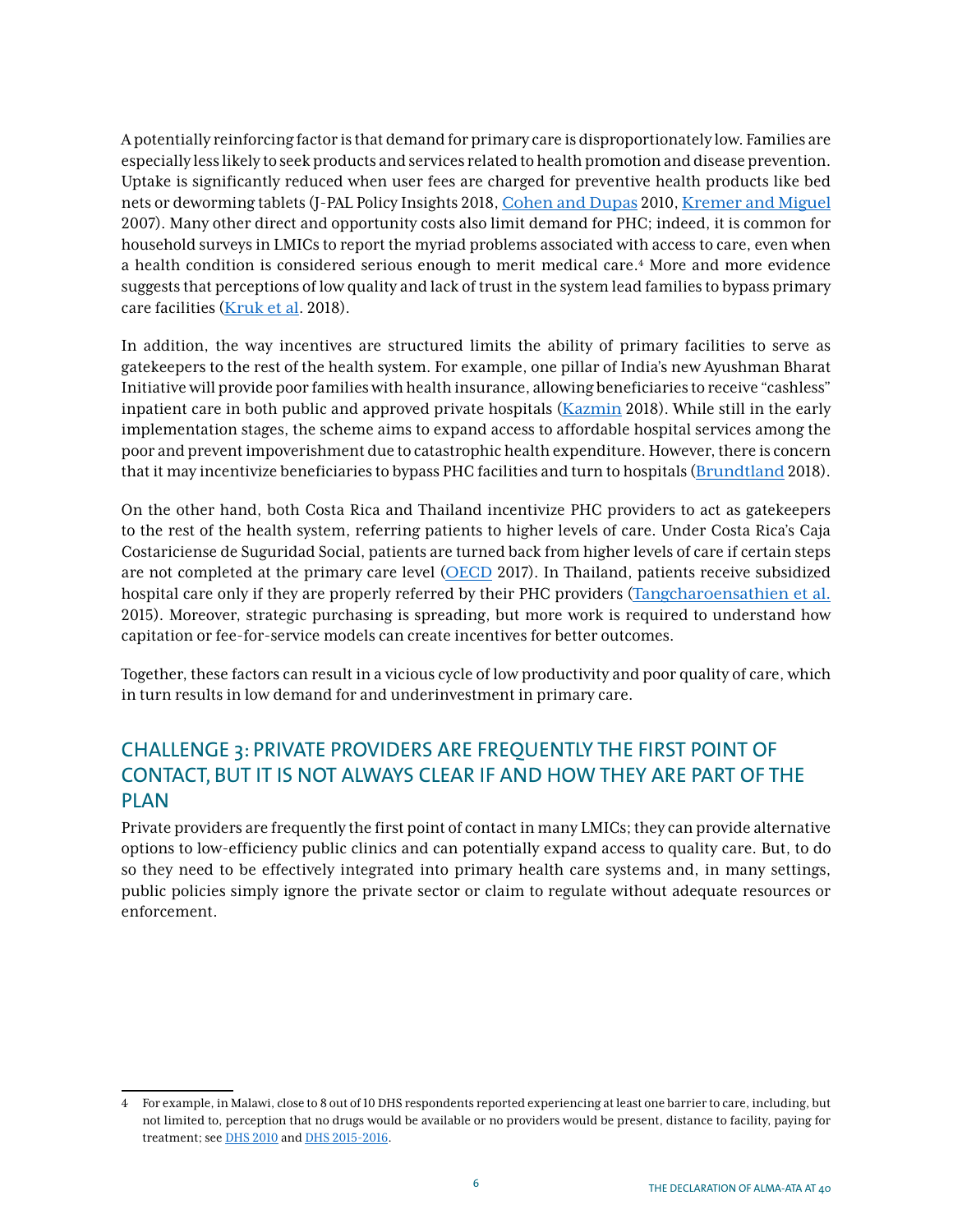Private primary care providers are oftentimes preferred over public options. In Uganda for example, 60 percent of parents with children experiencing fevers choose private sector providers as the first point of contact with the healthcare system ([Buregyeye](https://malariajournal.biomedcentral.com/track/pdf/10.1186/s12936-017-1842-8) et al. 2017). Informal private providers account for around three quarters of all visits in India and Bangladesh, almost half in Nigeria, and almost a third in Kenya ([The Economist](https://www.economist.com/special-report/2018/04/26/the-importance-of-primary-care) 2018). Even in countries that have achieved UHC, insured patients seek care in the private sector due, in part, to poor perceptions of and low confidence in the public system's ability to address health needs, resulting in a waste of public resources ([Kruk et al](https://doi.org/10.1016/S0140-6736(18)31668-4). 2018).

Nonetheless, the prevalence and use of primary care providers vary across health services, countries, and socioeconomic strata. Data from 70 LMICs show that the share of services provided by the private sector may vary from 60 percent for childhood illnesses to 30 percent for family planning and 15 percent for deliveries ([Grepin](https://doi.org/10.1377/hlthaff.2015.0862) 2016). Another study found that the share of care sought from private providers for specific services varies drastically across LMICs from as much as 9 to 56 percent for safe deliveries to as little as 37 to 39 percent for family planning services ([Campbell et al](https://doi.org/10.1016/S0140-6736(16)31528-8). 2016). Furthermore, use of private providers is generally more prevalent among wealthier, more educated, and urban populations, potentially exacerbating inequalities ([Campbell et al](https://doi.org/10.1016/S0140-6736(16)31528-8). 2016, [Grepin](https://doi.org/10.1377/hlthaff.2015.0862) 2016).

However, rigorous empirical studies to adequately evaluate the quality of primary care across public and private providers in LMICs are few and far between, and therefore miss the opportunity to influence policy in favor of PHC-related outcomes. Two existing systematic reviews on this comparison arrive at conflicting conclusions: one suggests the private sector is marginally better in terms of drug availability and service delivery and the other finds no measurable difference. The disagreements between these two reviews can at least in part be attributed to the low quality of data in the underlying studies ([Coarasa et al](https://doi.org/10.1186/s12992-017-0246-4). 2017).

Ultimately, the ability of private providers to contribute to strong PHC systems may be shaped in large part by the institutions and policies that govern them. Indeed, there is growing acknowledgement among country governments and donors alike that partnering with the private sector and integrating private providers into national primary health care systems can help accelerate progress towards UHC. Nonetheless, doing so successfully in practice involves data and decisions on how to effectively regulate the private sector to ensure equitable and quality service delivery.

## CHALLENGE 4: PHC ELEMENTS ARE SILOED AND RELIANT ON DONOR FUNDS

In many low-income and lower-income country settings, PHC elements are organized "vertically" in siloes and not integrated into broader healthcare provision. In some cases, siloes can be functional, as in immunization programs where campaigns are needed to complement routine PHC. In other cases, fragmentation and stove-piped funding persist and can be dysfunctional for better PHC outcomes across the board.

Within countries, PHC elements can be siloed; each component can have its "own" investment case, national plan or strategy, set of implementers, pots of money and financial flows, and reporting structure. In low-income countries, donors may reinforce this fragmentation, often funding PHC elements individually. This is especially the case for HIV, tuberculosis, malaria, family planning, and maternal and child health. Country supply chains for basic health commodities reflect this current practice. In Senegal, supply chains are divided by at least 13 different sources of funding, and even single commodity groups such as contraceptives and HIV diagnostic tests have multiple pipelines for procurement and delivery, resulting in parallel systems and a duplication of efforts (see figure 3).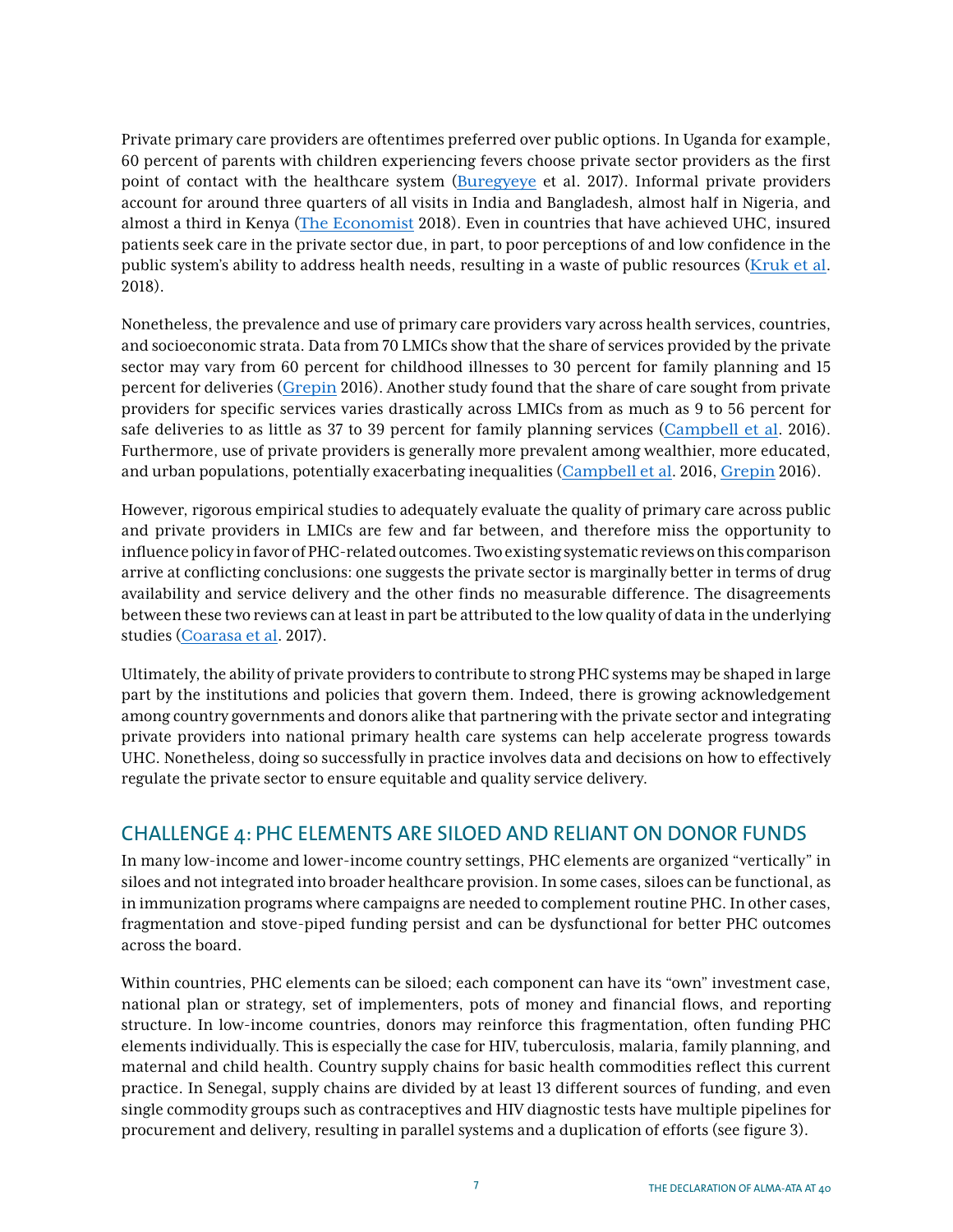

**Figure 3. Fragmented supply chains in Senegal**

Moreover, key PHC elements in some of the poorest countries are particularly reliant on donors. Donor funding as a share of total immunization financing ranges from 60 percent in Ethiopia to nearly 90 percent in Senegal ([WHO Immunization Financing Indicators](http://www.who.int/immunization/programmes_systems/financing/data_indicators/en/), 2015). Moreover, only about a third of funding for malaria control and elimination is provided by governments of endemic countries ([WHO World Malaria Report 2016](http://www.who.int/malaria/publications/world-malaria-report-2016/report/en/)). Provision of contraceptives is particularly dependent on donor support; in some low-income countries, a mere 2 percent comes from domestic resources (see figure 4).



#### **Figure 4. Proportion of contraceptive funding by source in low-income countries**

Source: Senegal Ministry of Health/Central Medical Store; cited in [WHO 2013](http://www.who.int/immunization/programmes_systems/supply_chain/optimize/optimize_senegal_report.pdf) report.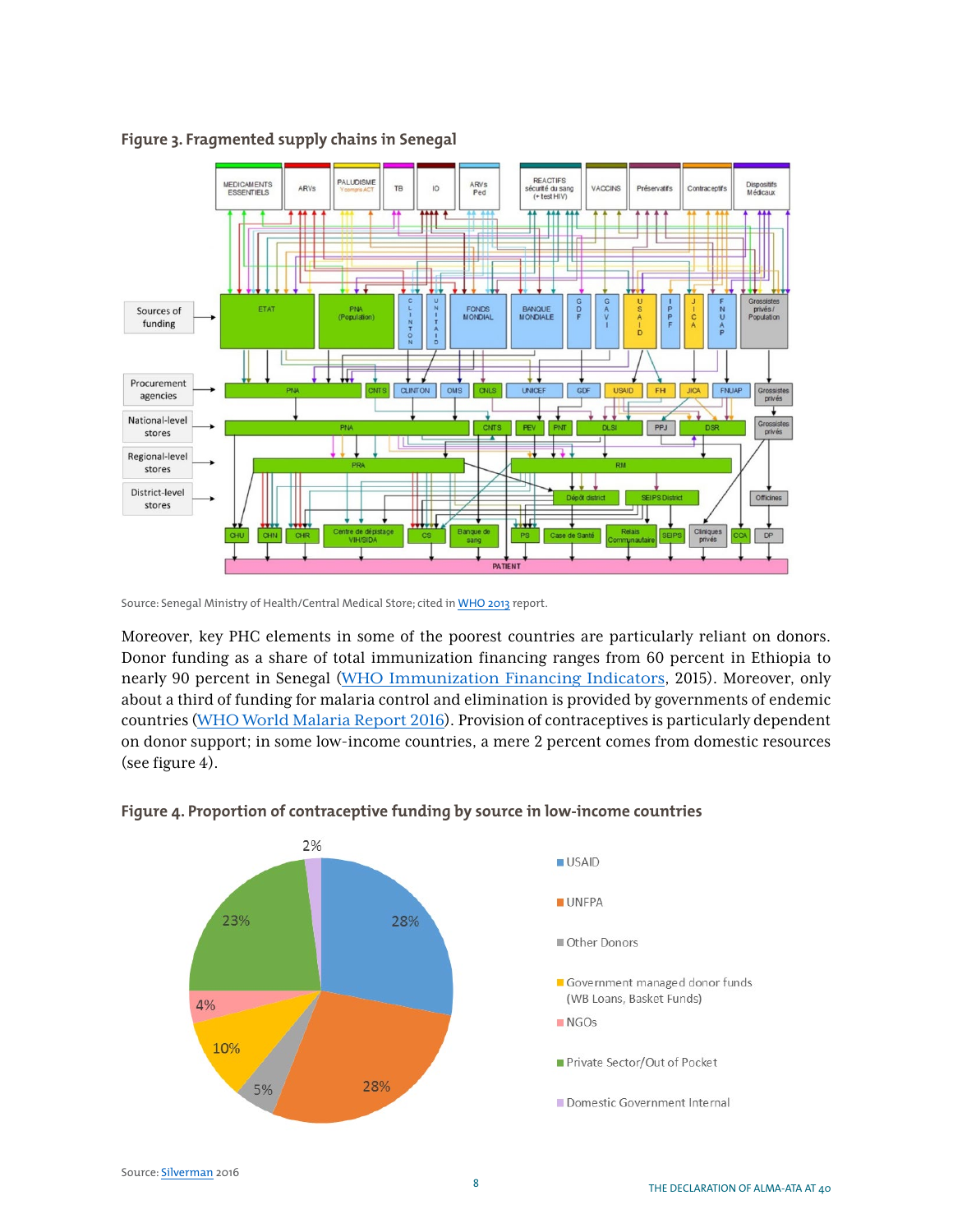The persistence of vertical siloed plans and funding makes it difficult for country governments to fully coordinate and ultimately achieve strong PHC. Tanzania is just one example where fragmentation across more than 100 distinct health information systems can stand in the way of efforts to effectively diagnose problems, ensure accountability, and drive evidence-informed improvements ([Health](https://www.healthdatacollaborative.org/where-we-work/tanzania/)  [Data Collaborative](https://www.healthdatacollaborative.org/where-we-work/tanzania/) 2017). Furthermore, the sustainability of services and commodities reliant on external financing may be at risk in light of countries transitioning away from donor support. Countries are also highly vulnerable to shifting domestic priorities in donor countries that drive aid policies, particularly investments in family planning. Finally, when decentralization occurs, vertical programs can lose their funding and constituency ([Williamson et al.](https://www.healthpolicyproject.com/pubs/445_FPDecentralizationFINAL.pdf) 2014).5

There is growing recognition of the importance of addressing the fragmentation in global health and the need for a shift towards a systems-wide approach ([Ooms et al](https://doi.org/10.1016/S0140-6736(18)32072-5). 2018). Indeed, integration across the health system is becoming a greater priority with calls for a "new era of global health" [\(Bekker](https://doi.org/10.1016/S0140-6736(18)31070-5)  [et al](https://doi.org/10.1016/S0140-6736(18)31070-5). 2018). A strong PHC system underpinned by integrated services can be more efficient and affordable; in practice, however, this is still very much a work in progress.

# **FROM ASPIRATIONS TO REALITY: IDEAS TO ADVANCE BETTER PRIMARY HEALTH CARE FOR ALL**

We highlight below a few priority actions—by no means an exhaustive list—to help close the gaps between aspirations and reality:

- carefully consider trade-offs between alternate spending decisions
- conduct robust performance measurement and evaluation
- provide PHC where people currently seek primary care services
- put fit-for-purpose incentive structures in place

## ADOPT EXPLICIT RESOURCE ALLOCATION AND BUDGETING PROCESSES WITH A FOCUS ON POPULATION HEALTH

Policymakers around the world must balance the needs of primary care with other levels of the health system while covering promotion, prevention, treatment, and rehabilitation all within a limited budget. Therefore, ensuring adequate resources are available to fund and staff PHC systems requires attention to the bigger picture of resource allocation and demands.

More systematic resource allocation and budgeting processes can enable governments to make evidence-based decisions about where and how to spend scarce public monies. By highlighting tradeoffs between alternate spending decisions, a fair and transparent process—such as defining an explicit benefits package—can help decision makers rationalize certain investments over others ([Glassman et](https://www.cgdev.org/publication/whats-in-whats-out-designing-benefits-universal-health-coverage) [al](https://www.cgdev.org/publication/whats-in-whats-out-designing-benefits-universal-health-coverage). 2017). Ultimately, by minimizing spending on health services and products with little evidence of cost-effectiveness, countries can get the most out of scarce resources for health.

<sup>5</sup> For example, many countries initiating decentralization have deprioritized family planning; decentralization also fragments national family planning strategies and, in some cases, excludes stakeholders in the decision-making process. Kenya is one example where family planning and reproductive health were overlooked during recent decentralization reforms.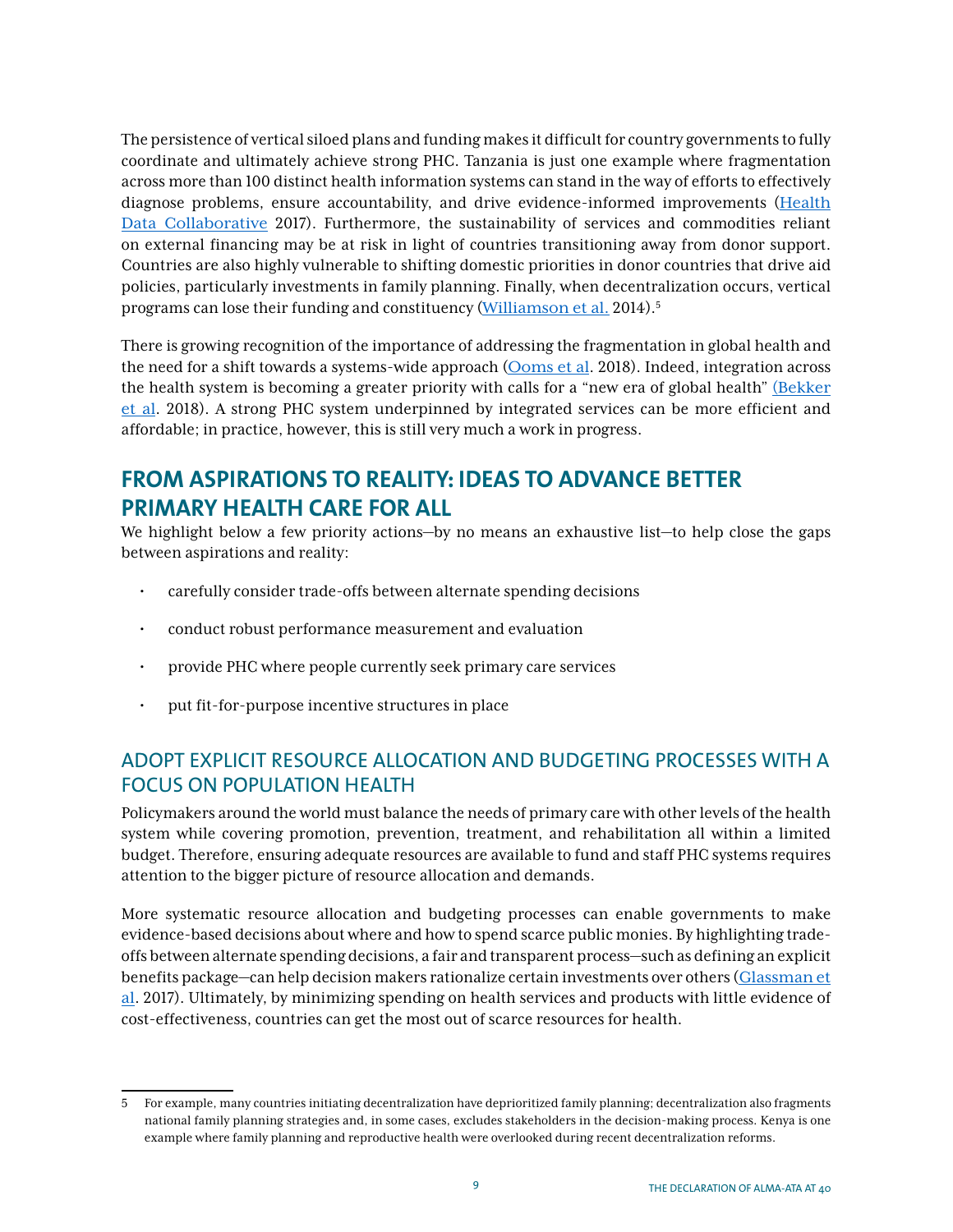Thailand's Health Intervention and Technology Assessment (HITAP) stands out as one example of an evidence-based process for resource allocation. As part of the country's Universal Coverage Scheme, HITAP systematically assesses the costs and benefits associated with including certain health services in the country's health benefits plan. The country has achieved enormous strides in population coverage, providing a wide range of services at a low per capita budget (Glassman and Temin 2016).

At the global level, the International Decision Support Initiative, or iDSI, helps support national intuitions to drive better decisions about what a healthcare system should and should not cover, but it still operates at a small scale.6 Systematically applying such an approach to allocation and investment decisions for primary care services is an important starting point to ensure the foundation of the health system is delivering quality, affordability, access, and equity.

## INSIST ON RIGOROUS, INDEPENDENT PERFORMANCE MEASUREMENT AND EVALUATION—AND ALLOCATE SUFFICIENT RESOURCES FOR THIS

Rigorously and independently measuring performance is fundamental, but efforts that simply track inputs and outputs fall short; it is critical to clearly measure the outcomes of PHC that matter most: quality of care and health outcomes, including as measured by patient-recorded outcomes and patient experiences. Performance metrics together with evidence can help ensure that that resources poured into the PHC system map to measurable improvements in service coverage, quality of care, and most importantly, health outcomes.

Indeed, there is a growing body of evidence on different interventions that address the challenges underpinning PHC systems. Technological innovations, including mobile phones and other m-health interventions, have been shown to increase vaccination coverage in some contexts; overall, however, efforts have had mixed results ([Farmer](https://www.telegraph.co.uk/news/2018/10/01/smartphones-plugged-vaccine-gaps-rural-pakistan/?platform=hootsuite) 2018, [Oliver-Williams et al](https://www.ncbi.nlm.nih.gov/pmc/articles/PMC5647459/). 2017, [Kazi](https://www.thelancet.com/journals/langlo/article/PIIS2214-109X(17)30088-8/fulltext) 2017, [Uddin et al.](https://www.sciencedirect.com/science/article/pii/S0264410X15016667) 2016). And while punitive pay-deductions or financial incentives that reward performance increase provider attendance, impacts on service utilization, quality of care, and health outcomes are similarly mixed [\(Huillery and Seban](https://www.povertyactionlab.org/evaluation/pay-performance-health-sector-evidence-democratic-republic-congo) 2017, [Ngo et al](https://academic.oup.com/heapol/article/32/1/11/2555400). 2017, [Walque et al](https://www.rbfhealth.org/sites/rbf/files/Using%20provider%20performance%20incentives%20to%20increase%20HIV%20testing%20and%20counseling%20services%20in%20Rwanda.pdf). 2015, [Gertler and Vermeersch](https://openknowledge.worldbank.org/handle/10986/9316) 2012, [Banerjee et al.](https://www.povertyactionlab.org/evaluation/incentives-nurses-public-health-care-system-udaipur-india) 2008). The bottom line: despite progress, there are still too few rigorously evaluated at-scale health programs and significant gaps remain in what we know does and does not work ([Kruk](https://doi.org/10.1016/S0140-6736(18)31668-4) [et al](https://doi.org/10.1016/S0140-6736(18)31668-4). 2018; [Glassman and Temin](http://millionssaved.cgdev.org) 2016).

It is critical to keep trying and testing different models and approaches using a wide range of assessment methods. Performance evaluations, implementation science studies, impact evaluations, and cost-effectiveness studies contribute to the different types of evidence that feed into decision making. Simply conducting more evaluations is not sufficient; these evaluations must also be of highquality to be relevant to policy. And, sufficient investment—from donors and country governments—is paramount.

## PROVIDE PHC WHERE PEOPLE CURRENTLY SEEK PRIMARY CARE SERVICES

Providing greater PHC services where people seek care can underpin a more people-centered approach. There are many possible approaches that have shown effectiveness in delivering PHC, from publicly owned and operated team care as in Brazil and South Africa, to privately owned and operated general practitioners who have contractual relationships with the rest of the health systems as in Canada and the UK, to social contracting with nongovernmental organizations to provide care.

<sup>6</sup> More information is here: <https://www.idsihealth.org/>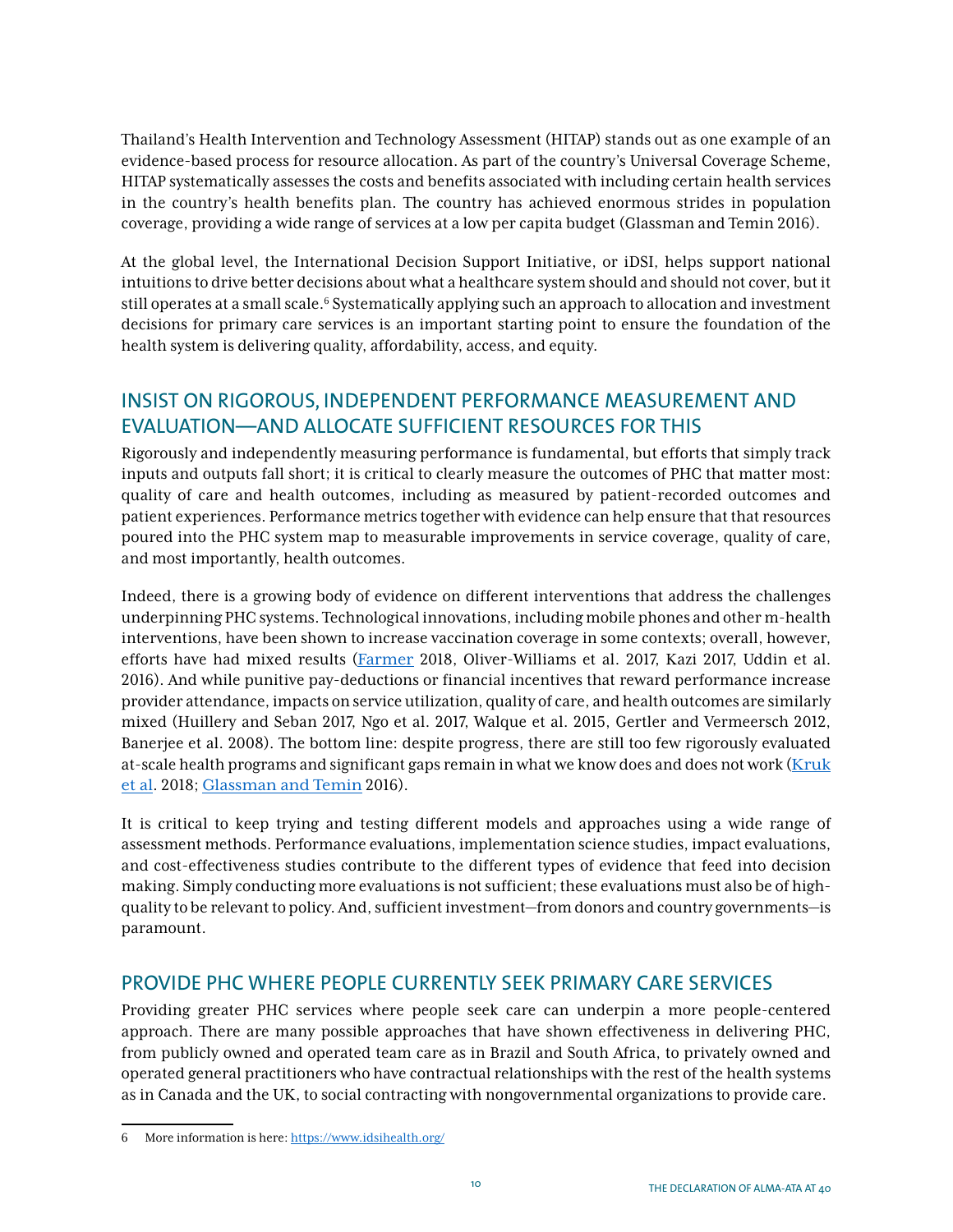Team-based models of community care with population empanelment and referral mechanisms to higher levels of care show promise. Brazil's Programa Saúde da Família, for example, has provided comprehensive, cost-effective primary care services with a measurable impact on child survival and other outcomes ([Glassman and Temin](http://millionssaved.cgdev.org) 2016). Although still in the early stages, results from a similar program in South Africa suggest that outreach teams can improve the overall performance of local PHC systems ([Assegaai et al.](https://www.ncbi.nlm.nih.gov/pubmed/29629685) 2018).

As a different approach, integrating private providers into PHC systems can improve equity and coverage and also drive increased productivity and quality. Canada's health system, for example, has successfully integrated the private sector by administering a public universal insurance program that subsidizes PHC, which is provided in large part by the private sector and mostly through a fee-forservice model that rewards production and efficiency ([Mossialos et al. 2016](http://wwww.issuelab.org/resources/25100/25100.pdf)). In the UK, most general practitioners are private, self-employed contractors, and referrals are required for specialist care ([Mossialos et al.](http://wwww.issuelab.org/resources/25100/25100.pdf) 2016, [Greenfield et al.](https://www.bmj.com/content/354/bmj.i4803.full) 2016). The UK has further attempted to incentivize highquality care from general practitioners through the Quality and Outcomes Framework (QOF), a payfor-performance scheme that provides financial rewards for good practice as determined through set indicators. Although the framework has led to modest improvements in quality, it has significantly decreased delivery gaps ([Roland and Guthrie](https://www.bmj.com/content/354/bmj.i4060.full.print) 2016).

Other countries have contracted nongovernmental organizations to provide a package of PHC services in underserved geographical areas—experiences in countries as diverse as Afghanistan, Bangladesh, Cambodia, Guatemala, Honduras, Nicaragua, Ghana, Tanzania, and South Africa among others all stand out as successful in delivering key services and increasing coverage in some of the neediest areas across LMICs ([Rao et al.](https://equityhealthj.biomedcentral.com/articles/10.1186/s12939-018-0846-5) 2018, [Edward et al.](https://www.ncbi.nlm.nih.gov/pubmed/21814499) 2011, [Garcia-Prado et al](http://documents.worldbank.org/curated/en/785231468034851801/Contracting-and-providing-basic-health-care-services-in-Honduras-a-comparison-of-traditional-and-alternative-service-delivery-models). 2010, [Regalia and](https://www.cgdev.org/doc/books/PBI/11_CGD_Eichler_Levine-Ch11.pdf)  [Castro](https://www.cgdev.org/doc/books/PBI/11_CGD_Eichler_Levine-Ch11.pdf) 2009, La Forgia et al. 2005, [Bitran et al.](http://dspace.itg.be/handle/10390/1493) 2003).

Whatever approach is taken, it is important to focus on identifying and enrolling the populations that can benefit most, and on how payment and referral work together to enable providers to manage care holistically and with a focus on patient outcomes. While we point to a number of examples, a core question is how to sustain and drive resource allocation and effort continually to PHC, whatever form it takes. Some of the private participation options may generate a constituency for PHC that would not otherwise exist.

## IMPROVE INCENTIVE STRUCTURES TO ENCOURAGE GREATER DOMESTIC PRIORITY TO PHC

As more and more countries face upcoming transitions from global health aid, donors must restructure their current funding to create incentives for governments to begin to sustainably fund and arrange for the rational provision of key PHC elements. One case in point is funding for family planning, particularly contraceptives, which comprise an important component of PHC. Family planning programs in countries like Nigeria and Kenya are heavily reliant on donor funding, with few incentives for co-financing. Introducing co-financing policies for family planning commodities—a strategy used by donors like Gavi—could help increase domestic spending ([Silverman and Glassman](https://www.cgdev.org/publication/aligning-2020) 2016).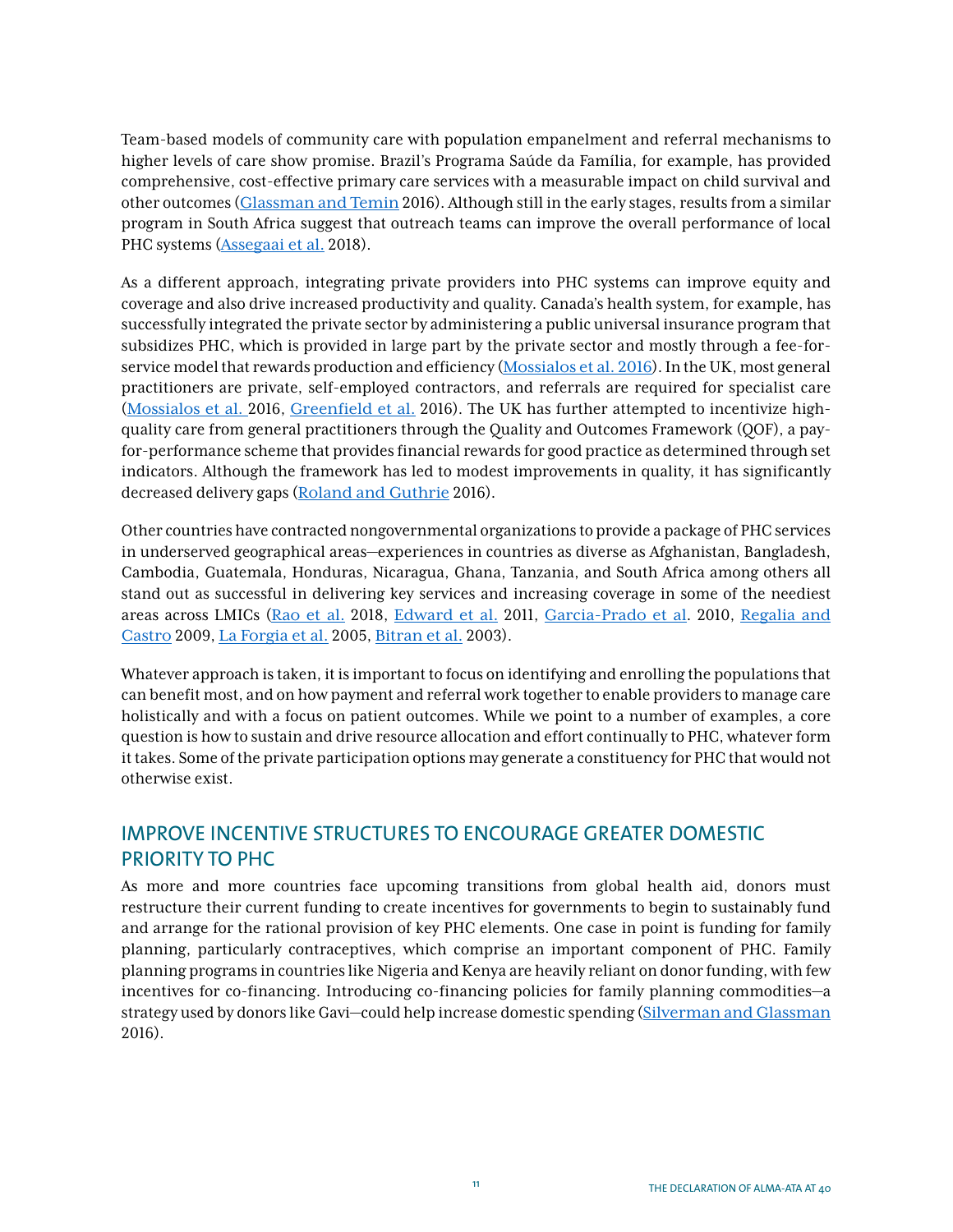Both LMIC governments and external funders must also grapple with the reality that public monies will not come close to covering the universe of cost-effective PHC interventions and medicines. This means a persistent need for selectivity in what is covered with public monies, but also attention to enhancing the affordability of medicines and related products in the private sector, where much of health spending will persist as countries transition from middle- to high-income status.7

## **CONCLUSION**

Failure to address these challenges head on can result in missed opportunities to drive efficiencies throughout the health system and, most importantly, to improve access to quality care and to save lives. But doing so will take much more than a global declaration; commitments backed by resources are a good start, but investments will have little impact without adequate policies and institutions to efficiently channel them to where they are most needed. Now more than ever, the global health community must adjust and adapt its approaches to protect hard-won gains and accelerate progress.

<sup>7</sup> See [Table 2](https://www.thelancet.com/journals/lancet/article/PIIS0140-6736(17)30873-5/fulltext?elsca1=tlxpr) on expected health spending by source in [Dieleman et al.](https://www.thelancet.com/journals/lancet/article/PIIS0140-6736(17)30873-5/fulltext?elsca1=tlxpr) 2017; see also this [CGD note,](https://www.cgdev.org/publication/initial-estimation-size-health-commodity-markets-low-and-middle-income-countries) which estimates the share of health commodities purchased by private, government, and donor/NGO financing across country income groups.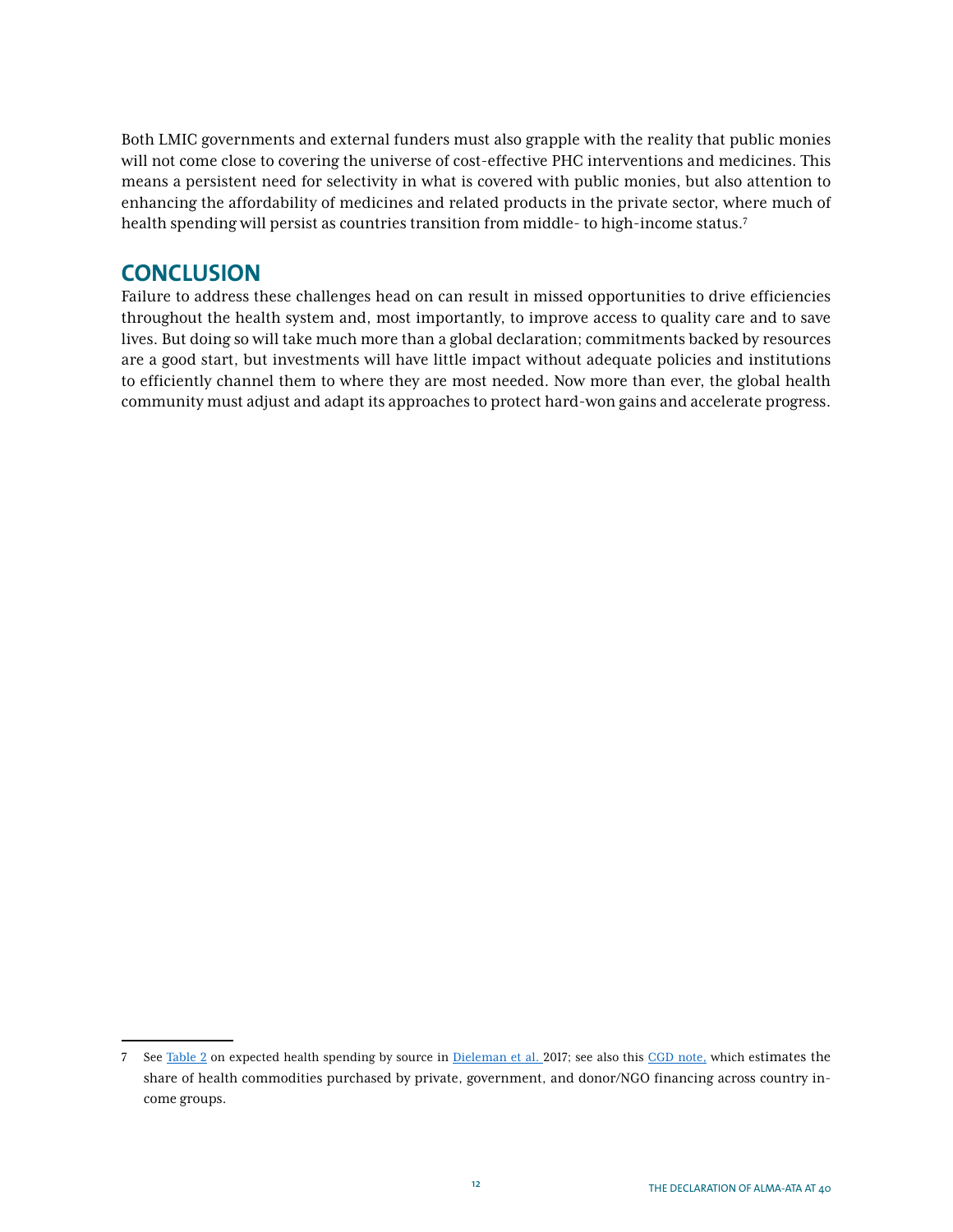## **BIBLIOGRAPHY**

Assegaai, T., G. Reagon, and H. Schneider. "Evaluating the Effect of Ward-Based Outreach Teams on Primary Healthcare Performance in North West Province, South Africa: A Plausibility Design Using Routine Data." South African Medical Journal = Suid-Afrikaanse Tydskrif Vir Geneeskunde 108, no. 4 (March 28, 2018): 329–35.

Banerjee, Abhijit V., Rachel Glennerster, and Esther Duflo. "Putting a Band-Aid on a Corpse: Incentives for Nurses in the Indian Public Health Care System." Journal of the European Economic Association 6, no. 2–3 (2008): 487–500. https://doi.org/10.1162/JEEA.2008.6.2-3.487.

Bekker, Linda-Gail, George Alleyne, Stefan Baral, Javier Cepeda, Demetre Daskalakis, David Dowdy, Mark Dybul, et al. "Advancing Global Health and Strengthening the HIV Response in the Era of the Sustainable Development Goals: The International AIDS Society—Lancet Commission." The Lancet 392, no. 10144 (July 28, 2018): 312–58. https://doi.org/10.1016/S0140-6736(18)31070-5.

Bitran, R., V. Turbat, B. Meessen, and W. Van Damme. "Preserving Equity in Health in Cambodia: Health Equity Funds and Prospects for Replication," 2003. http://dspace.itg.be/handle/10390/1493.

Brundtland, Gro Harlem. "India's Health Reforms: The Need for Balance." The Lancet 392, no. 10154 (October 6, 2018): 1174–75. https://doi.org/10.1016/S0140-6736(18)32387-0.

BS B2B Bureau. "Less than 30% of Kidney Patients Manage to Get Dialysis in India: Study." Business Standard India, February 28, 2017. https://www.business-standard.com/content/b2b-pharma/lessthan-30-of-kidney-patients-manage-to-get-dialysis-in-india-study-117022800641\_1.html.

Buregyeya, Esther, Elizeus Rutebemberwa, Phillip LaRussa, Sham Lal, Sîan E. Clarke, Kristian S. Hansen, Pascal Magnussen, and Anthony K. Mbonye. "Comparison of the Capacity between Public and Private Health Facilities to Manage Under-Five Children with Febrile Illnesses in Uganda." Malaria Journal 16, no. 1 (May 2, 2017): 183. https://doi.org/10.1186/s12936-017-1842-8.

Campbell, Oona M. R., Clara Calvert, Adrienne Testa, Matthew Strehlow, Lenka Benova, Emily Keyes, France Donnay, et al. "The Scale, Scope, Coverage, and Capability of Childbirth Care." The Lancet 388, no. 10056 (October 29, 2016): 2193–2208. https://doi.org/10.1016/S0140-6736(16)31528-8.

Chaudhury, Nazmul, Jeffrey Hammer, Michael Kremer, Karthik Muralidharan, and F. Halsey Rogers. "Missing in Action: Teacher and Health Worker Absence in Developing Countries." Journal of Economic Perspectives 20, no. 1 (March 2006): 91–116. https://doi.org/10.1257/089533006776526058.

Coarasa, Jorge, Jishnu Das, Elizabeth Gummerson, and Asaf Bitton. "A Systematic Tale of Two Differing Reviews: Evaluating the Evidence on Public and Private Sector Quality of Primary Care in Low and Middle-Income Countries." Globalization and Health 13, no. 1 (April 12, 2017): 24. https://doi. org/10.1186/s12992-017-0246-4.

Cohen, Jessica, and Pascaline Dupas. "Free Distribution or Cost-Sharing? Evidence from a Randomized Malaria Prevention Experiment." The Quarterly Journal of Economics 125, no. 1 (February 1, 2010): 1–45. https://doi.org/10.1162/qjec.2010.125.1.1.

Dieleman, Joseph L., Madeline Campbell, Abigail Chapin, Erika Eldrenkamp, Victoria Y. Fan, Annie Haakenstad, Jennifer Kates, et al. "Future and Potential Spending on Health 2015–40: Development Assistance for Health, and Government, Prepaid Private, and out-of-Pocket Health Spending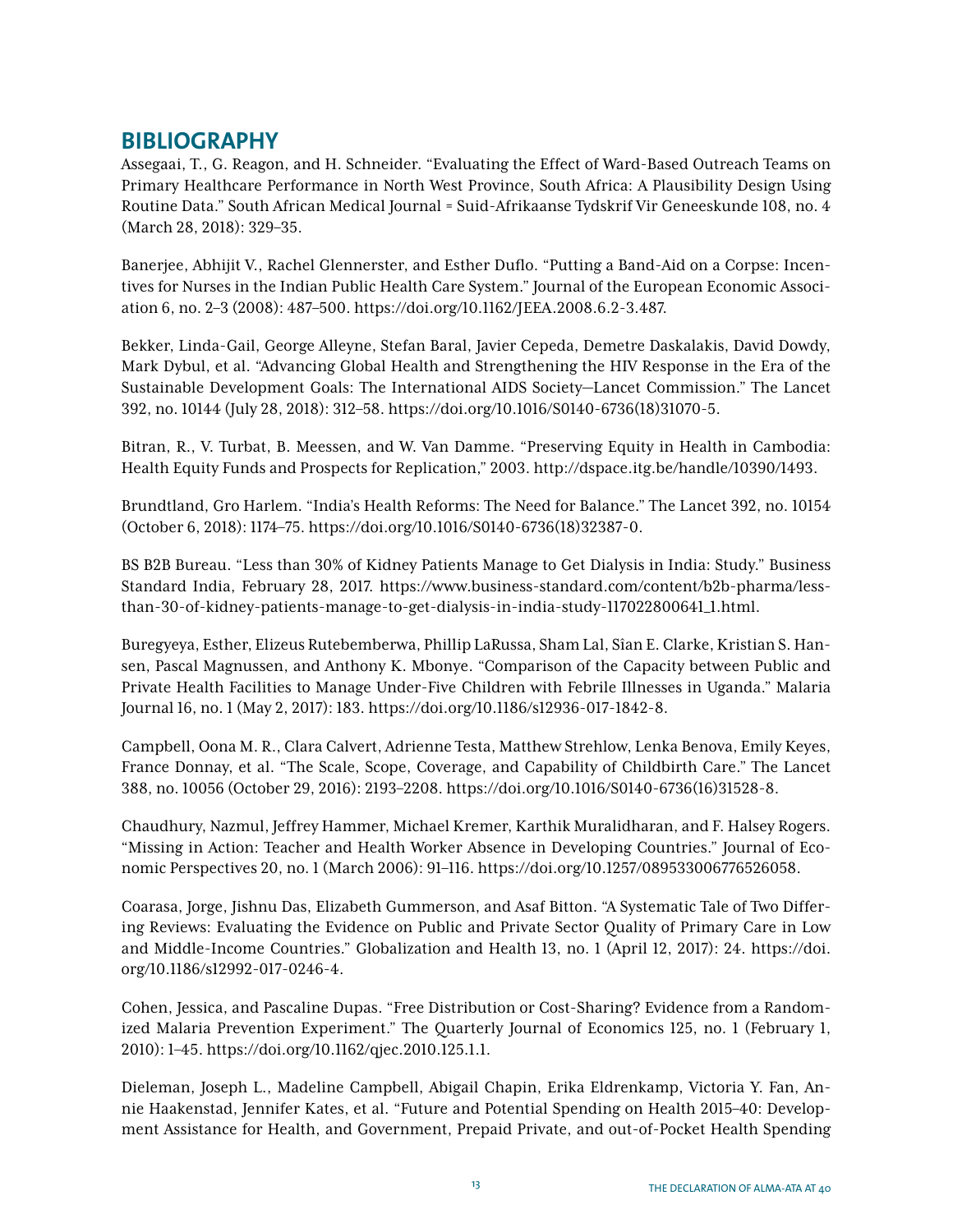in 184 Countries." The Lancet 389, no. 10083 (May 20, 2017): 2005–30. https://doi.org/10.1016/S0140- 6736(17)30873-5.

Disease Control Priorities 3. "Disease Control Priorities: Improving Health and Reducing Poverty." World Bank, 2018. https://openknowledge.worldbank.org/bitstream/handle/10986/28877/9781464805271. pdf?sequence=2&isAllowed=y.

Edward, Anbrasi, Binay Kumar, Faizullah Kakar, Ahmad Shah Salehi, Gilbert Burnham, and David H. Peters. "Configuring Balanced Scorecards for Measuring Health System Performance: Evidence from 5 Years' Evaluation in Afghanistan." PLoS Medicine 8, no. 7 (July 2011): e1001066. https://doi. org/10.1371/journal.pmed.1001066.

Ethiopia Demographic and Health Survey 2016, 2016. https://dhsprogram.com/pubs/pdf/FR328/ FR328.pdf.

Farmer, Ben. "How Smartphones Plugged Vaccine Gaps in Rural Pakistan." The Telegraph, October 1, 2018. https://www.telegraph.co.uk/news/2018/10/01/smartphones-plugged-vaccine-gaps-rural-pakistan/.

Garcia Prado, Ariadna, and Christine Lao Pena. "Contracting and Providing Basic Health Care Services in Honduras: A Comparison of Traditional and Alternative Service Delivery Models." The World Bank, June 1, 2010. http://documents.worldbank.org/curated/en/785231468034851801/Contracting-and-providing-basic-health-care-services-in-Honduras-a-comparison-of-traditional-and-alternative-service-delivery-models.

Gavi. "Ethiopia Fact Sheet." Accessed October 17, 2018. https://www.gavi.org/country/fact-sheets/ethiopia.pdf.

Gertler, Paul J., and Christel Vermeersch. "Using Performance Incentives to Improve Health Outcomes." SSRN Scholarly Paper. Rochester, NY: Social Science Research Network, June 1, 2012. https:// papers.ssrn.com/abstract=2089240.

Glassman, Amanda, and Miriam Temin. Millions Saved. 3rd ed. 3 vols. Washington, DC: Center for Global Development, 2016. http://millionssaved.cgdev.org.

Glassman, Amanda, and Yuna Sakuma. "Intergovernmental Fiscal Transfers for Health: Overview Framework and Lessons Learned." Center for Global Development, November 2014. https://www.cgdev.org/sites/default/files/CGD-Consultation-Draft-Glassman-Sakuma-IGFT-Health.pdf.

Glassman, Amanda, Ursula Giedion, and Peter C. Smith. What's In, What's Out: Designing Benefits for Universal Health Coverage. Center for Global Development, 2017. https://www.cgdev.org/publication/whats-in-whats-out-designing-benefits-universal-health-coverage.

Global Financing Facility. "Government of Nigeria, the Global Financing Facility and Partners Co-Finance Effort to Improve the Health and Nutrition of the Poorest Women, Children and Adolescents in Nigeria | Global Financing Facility." Global Financing Facility, August 15, 2018. https://www.globalfinancingfacility.org/government-nigeria-global-financing-facility-and-partners-co-finance-effort-improve-health-and.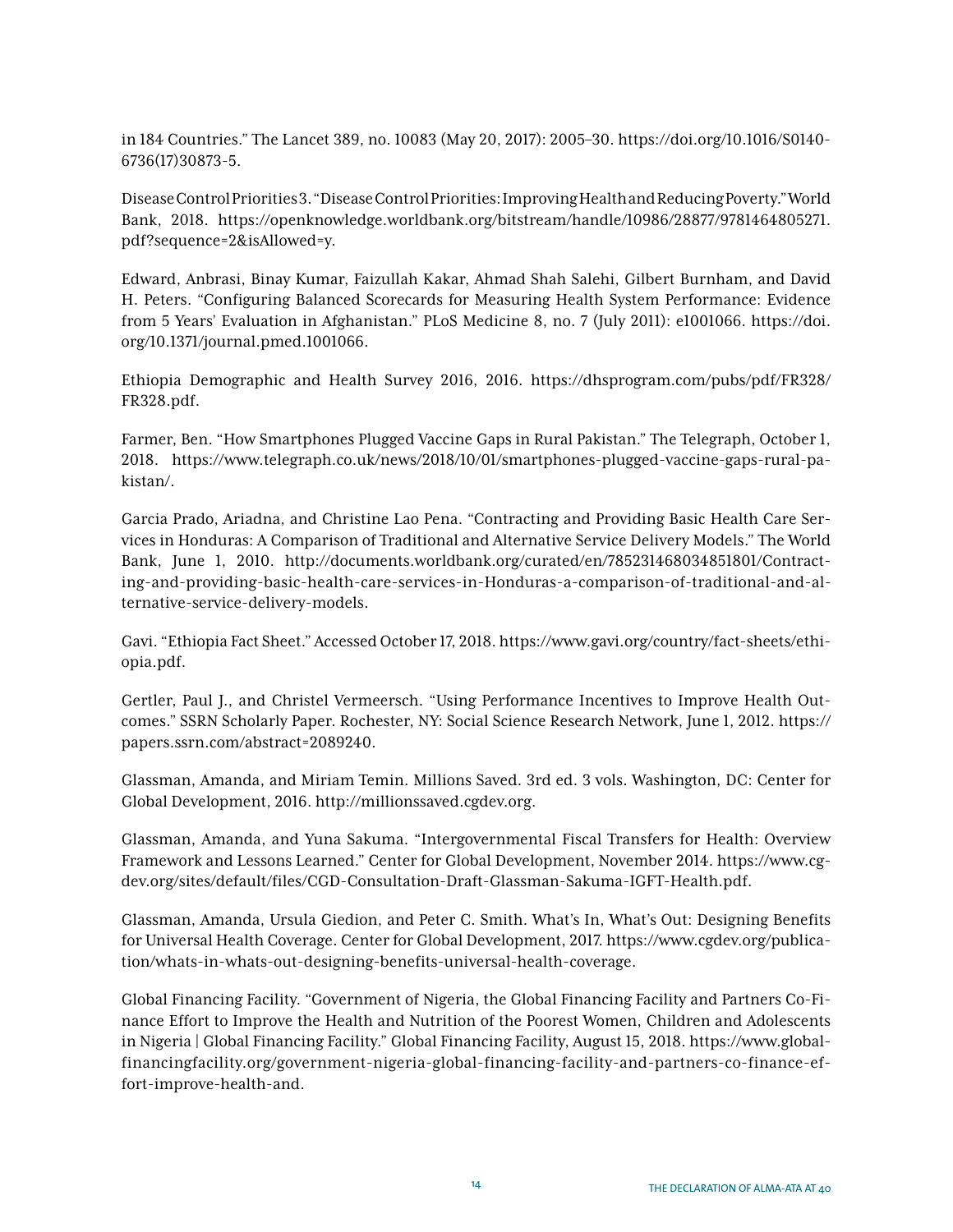Government of India National Family Health Survey 4, 2016 2015. http://rchiips.org/nfhs/pdf/NFHS4/ India.pdf.

Government of India National Dialysis Services Programme, February 3, 2017. http://pib.nic.in/newsite/PrintRelease.aspx?relid=157978.

Greenfield, Geva, Kimberley Foley, and Azeem Majeed. "Rethinking Primary Care's Gatekeeper Role." BMJ 354 (September 23, 2016): i4803. https://doi.org/10.1136/bmj.i4803.

Grépin, Karen A. "Private Sector an Important but Not Dominant Provider of Key Health Services In Low- And Middle-Income Countries." Health Affairs (Project Hope) 35, no. 7 (01 2016): 1214–21. https://doi.org/10.1377/hlthaff.2015.0862.

Hatefi, Arian, Madhavi Dandu, and Robert Wachter. "Hospitals, Hospital Medicine, And Health for All." Health Affairs, February 16, 2017. https://www.healthaffairs.org/do/10.1377/hblog20170216.058672/ full/.

Health Data Collaborative. "Tanzania." Health Data Collaborative, 2017. https://www.healthdatacollaborative.org/where-we-work/tanzania/.

Huillery, Elise, and Juliette Seban. "Money for Nothing? The Effect of Financial Incentives on Efforts and Performances in the Health Sector," May 26, 2017. https://www.povertyactionlab.org/sites/default/files/publications/496\_Money-for-Nothing\_Huillery\_DRC\_May2017.pdf.

Irving, Greg, Ana Luisa Neves, Hajira Dambha-Miller, Ai Oishi, Hiroko Tagashira, Anistasiya Verho, and John Holden. "International Variations in Primary Care Physician Consultation Time: A Systematic Review of 67 Countries." BMJ Open 7, no. 10 (October 1, 2017): e017902. https://doi.org/10.1136/ bmjopen-2017-017902.

J-PAL Policy Insights. "The Impact of Price on Take-up and Use of Preventive Health Products." Abdul Latif Jameel Poverty Action Lab (J-PAL), May 2018. https://doi.org/10.31485/pi.2270.2018.

Kazi, Abdul Momin. "The Role of Mobile Phone-Based Interventions to Improve Routine Childhood Immunisation Coverage." The Lancet Global Health 5, no. 4 (April 1, 2017): e377–78. https://doi. org/10.1016/S2214-109X(17)30088-8.

Kazmin, Amy. "Narendra Modi Offers Healthcare Sweetener Ahead of India Elections." Financial Times, August 15, 2018. https://www.ft.com/content/d13af884-a046-11e8-85da-eeb7a9ce36e4.

Kinch, Michael S., Austin Haynesworth, Sarah L. Kinch, and Denton Hoyer. "An Overview of FDA-Approved New Molecular Entities: 1827–2013." Drug Discovery Today 19, no. 8 (August 1, 2014): 1033–39. https://doi.org/10.1016/j.drudis.2014.03.018.

Kremer, Michael, and Edward Miguel. "The Illusion of Sustainability." The Quarterly Journal of Economics 122, no. 3 (August 1, 2007): 1007–65. https://doi.org/10.1162/qjec.122.3.1007.

Kress, Daniel H., Yanfang Su, and Hong Wang. "Assessment of Primary Health Care System Performance in Nigeria: Using the Primary Health Care Performance Indicator Conceptual Framework." Health Systems & Reform 2, no. 4 (October 1, 2016): 302–18. https://doi.org/10.1080/23288604.2016. 1234861.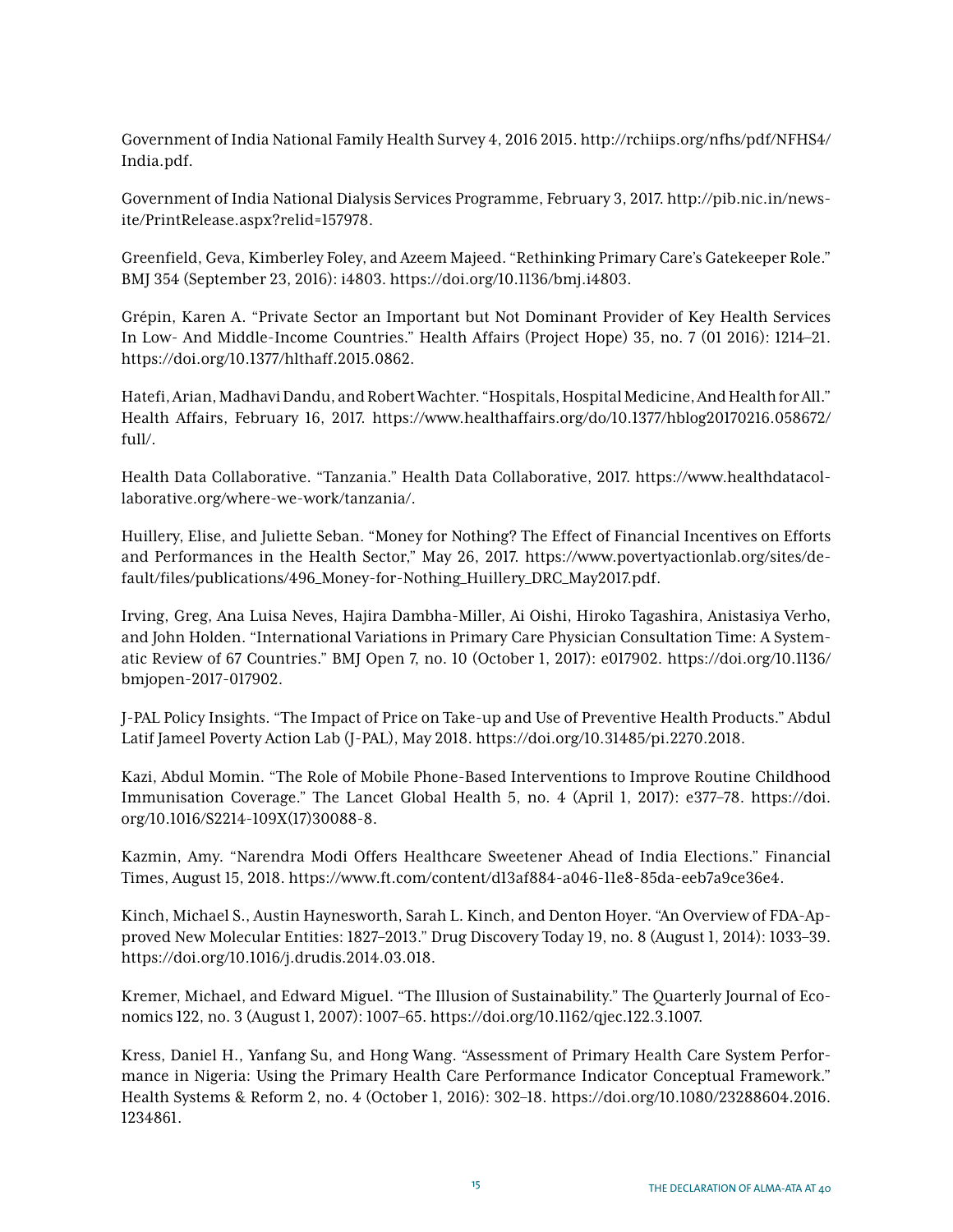Kruk, Margaret E., Anna D. Gage, Naima T. Joseph, Goodarz Danaei, Sebastián García-Saisó, and Joshua A. Salomon. "Mortality Due to Low-Quality Health Systems in the Universal Health Coverage Era: A Systematic Analysis of Amenable Deaths in 137 Countries." The Lancet 0, no. 0 (September 5, 2018). https://doi.org/10.1016/S0140-6736(18)31668-4.

Kumar, Santosh, and Emily Dansereau. "Supply-Side Barriers to Maternity-Care in India: A Facility-Based Analysis." PloS One 9, no. 8 (2014): e103927. https://doi.org/10.1371/journal.pone.0103927.

La Forgia, Gerard, Patricia Mintz, and Carmen Cerezo. "Is the Perfect the Enemy of the Good? A Case Study on Large-Scale Contracting for Basic Health Services in Rural Guatemala." In Health System Innovations in Central America: Lessons and Impact of New Approaches, 9–48. World Bank, 2005. http://www.who.int/management/country/latinamerica\_carribean/HealthSystemInnovatonsCentralAmerica.pdf#page=21.

Lewis, Maureen. "Governance and Corruption in Public Health Care Systems." SSRN Scholarly Paper. Rochester, NY: Social Science Research Network, January 1, 2006. https://papers.ssrn.com/abstract=984046.

———. "Hospitals Are Key to Reaching Universal Health Coverage." Center for Global Development, November 30, 2015. https://www.cgdev.org/blog/hospitals-are-key-reaching-universal-health-coverage.

Mossialos, Elias, Martin Wenzl, Robin Osborn, and Dana Sarnak. "International Profiles of Health Care Systems, 2015." Commonwealth Fund, January 2016. https://www.commonwealthfund.org/ publications/fund-reports/2016/jan/international-profiles-health-care-systems-2015.

Muralidharan, Karthik, Nazmul Chaudhury, Jeffrey Hammer, Michael Kremer, and F. Halsey Rogers. "Is There a Doctor in the House? Medical Worker Absence in India," April 12, 2011. http://econweb.ucsd.edu/~kamurali/papers/Working%20Papers/Is%20There%20a%20Doctor%20in%20the%20 House%20-%2012%20April,%202011.pdf.

Ngo, Diana K. L., Tisamarie B. Sherry, and Sebastian Bauhoff. "Health System Changes under Pay-for-Performance: The Effects of Rwanda's National Programme on Facility Inputs." Health Policy and Planning 32, no. 1 (February 1, 2017): 11–20. https://doi.org/10.1093/heapol/czw091.

Ochalek, Jessica, Paul Revill, Gerald Manthalu, Finn McGuire, Dominic Nkhoma, Alexandra Rollinger, Mark Sculpher, and Karl Claxton. "Supporting the Development of a Health Benefits Package in Malawi." BMJ Global Health 3, no. 2 (April 9, 2018). https://doi.org/10.1136/bmjgh-2017-000607.

OECD Data. "Health Status." Accessed October 22, 2018. https://stats.oecd.org/index.aspx?DataSet-Code=HEALTH\_STAT.

OECD. "OECD Reviews of Health Systems: Costa Rica 2017." OECD iLibrary, 2017. https://read. oecd-ilibrary.org/social-issues-migration-health/oecd-reviews-of-health-systems-costa-rica-2017\_9789264281653-en.

Oliver-Williams, Clare, Elizabeth Brown, Sara Devereux, Cassandra Fairhead, and Isaac Holeman. "Using Mobile Phones to Improve Vaccination Uptake in 21 Low- and Middle-Income Countries: Systematic Review." JMIR MHealth and UHealth 5, no. 10 (October 4, 2017). https://doi.org/10.2196/ mhealth.7792.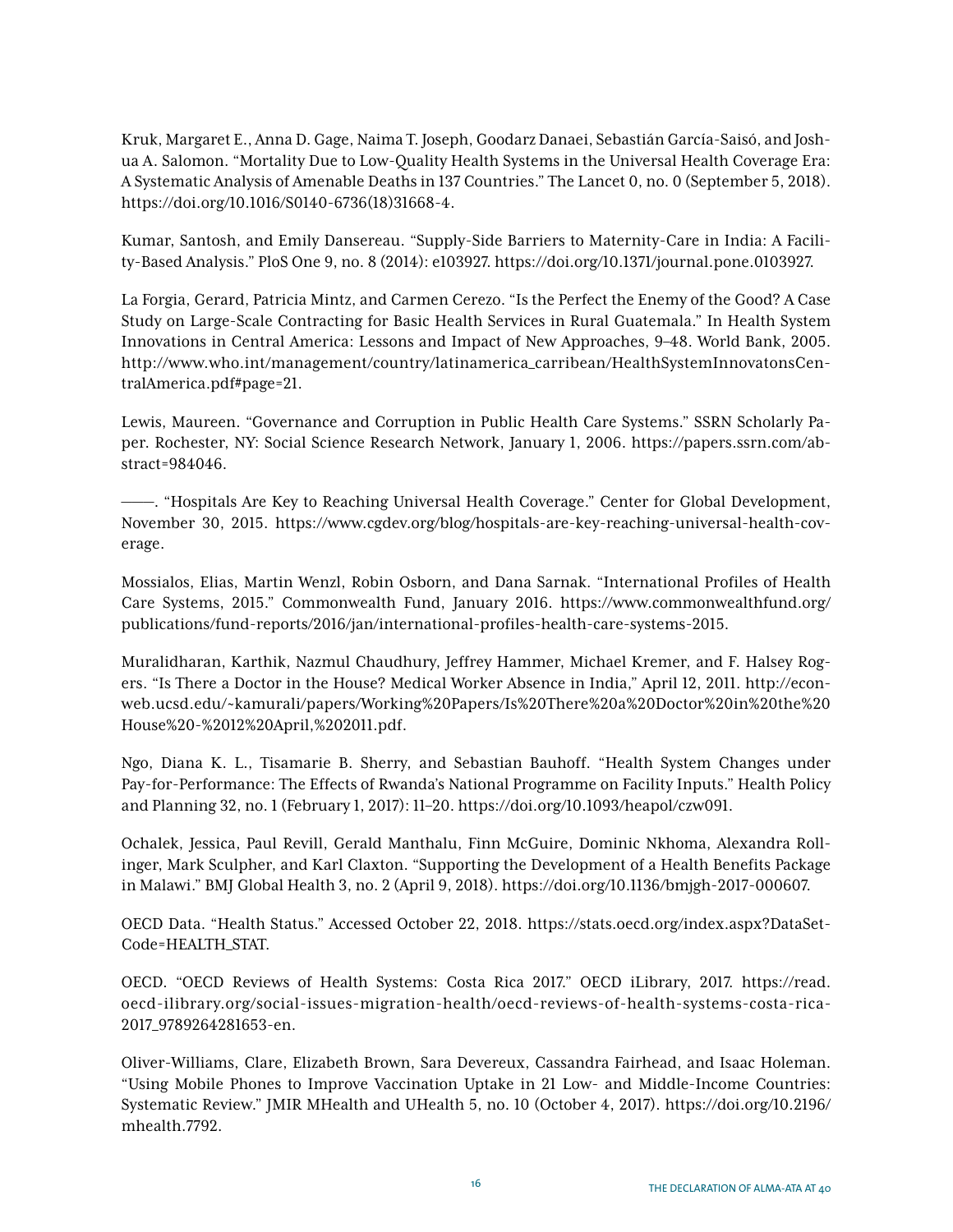Ooms, Gorik, Trygve Ottersen, Albrecht Jahn, and Irene Akua Agyepong. "Addressing the Fragmentation of Global Health: The Lancet Commission on Synergies between Universal Health Coverage, Health Security, and Health Promotion." Lancet (London, England) 392, no. 10153 (September 29, 2018): 1098–99. https://doi.org/10.1016/S0140-6736(18)32072-5.

Quist-Arcton, Ofeibea. "Facing Cancer Is Even Tougher If The Only Radiation Machine Is Broken." NPR.org, July 9, 2017. https://www.npr.org/sections/goatsandsoda/2017/07/09/524534109/a-countrywhere-it-can-be-tough-to-get-cancer-treatment.

Rao, Krishna D., Ligia Paina, Marie-Gloriose Ingabire, and Zubin C. Shroff. "Contracting Non-State Providers for Universal Health Coverage: Learnings from Africa, Asia, and Eastern Europe." International Journal for Equity in Health 17, no. 1 (October 5, 2018): 127. https://doi.org/10.1186/s12939-018- 0846-5.

Regalia, Ferdinando, and Leslie Castro. "Nicaragua: Combining Demand- and Supply-Side Incentives." In Performance Incentives for Global Health: Potential and Pitfall, 215–35. Washington, DC: Center for Global Development, 2009. https://www.cgdev.org/doc/books/PBI/11\_CGD\_Eichler\_Levine-Ch11.pdf.

Roland, Martin, and Bruce Guthrie. "Quality and Outcomes Framework: What Have We Learnt?" BMJ, 2016. https://www.bmj.com/content/354/bmj.i4060.full.print.

Silverman, Rachel, and Amanda Glassman. "Aligning to 2020: How the FP2020 Core Partners Can Work Better, Together." Center for Global Development, November 3, 2016. https://www.cgdev.org/ publication/aligning-2020.

Silverman, Rachel. "Global Family Planning Funding—What Should Funders Be Thinking About Now?" Center for Global Development, December 20, 2016. https://www.cgdev.org/blog/global-family-planning-funding-what-should-funders-be-thinking-about-now.

Tangcharoensathien, Viroj, Supon Limwattananon, Walaiporn Patcharanarumol, Jadej Thammatacharee, Pongpisut Jongudomsuk, and Supakit Sirilak. "Achieving Universal Health Coverage Goals in Thailand: The Vital Role of Strategic Purchasing." Health Policy and Planning 30, no. 9 (November 2015): 1152–61. https://doi.org/10.1093/heapol/czu120.

The Economist. "The Importance of Primary Care - First Things First." The Economist. Accessed October 17, 2018. https://www.economist.com/special-report/2018/04/26/the-importance-of-primary-care.

Tollman, Stephen, Jane Doherty, and Jo-Ann Mulligan. "General Primary Care." In Disease Control Priorities in Developing Countries, edited by Dean T. Jamison, Joel G. Breman, Anthony R. Measham, George Alleyne, Mariam Claeson, David B. Evans, Prabhat Jha, Anne Mills, and Philip Musgrove, 2nd ed. Washington (DC): World Bank, 2006. http://www.ncbi.nlm.nih.gov/books/NBK11789/.

Uddin, Md. Jasim, Md. Shamsuzzaman, Lily Horng, Alain Labrique, Lavanya Vasudevan, Kelsey Zeller, Mridul Chowdhury, Charles P. Larson, David Bishai, and Nurul Alam. "Use of Mobile Phones for Improving Vaccination Coverage among Children Living in Rural Hard-to-Reach Areas and Urban Streets of Bangladesh." Vaccine 34, no. 2 (January 4, 2016): 276–83. https://doi.org/10.1016/j.vaccine.2015.11.024.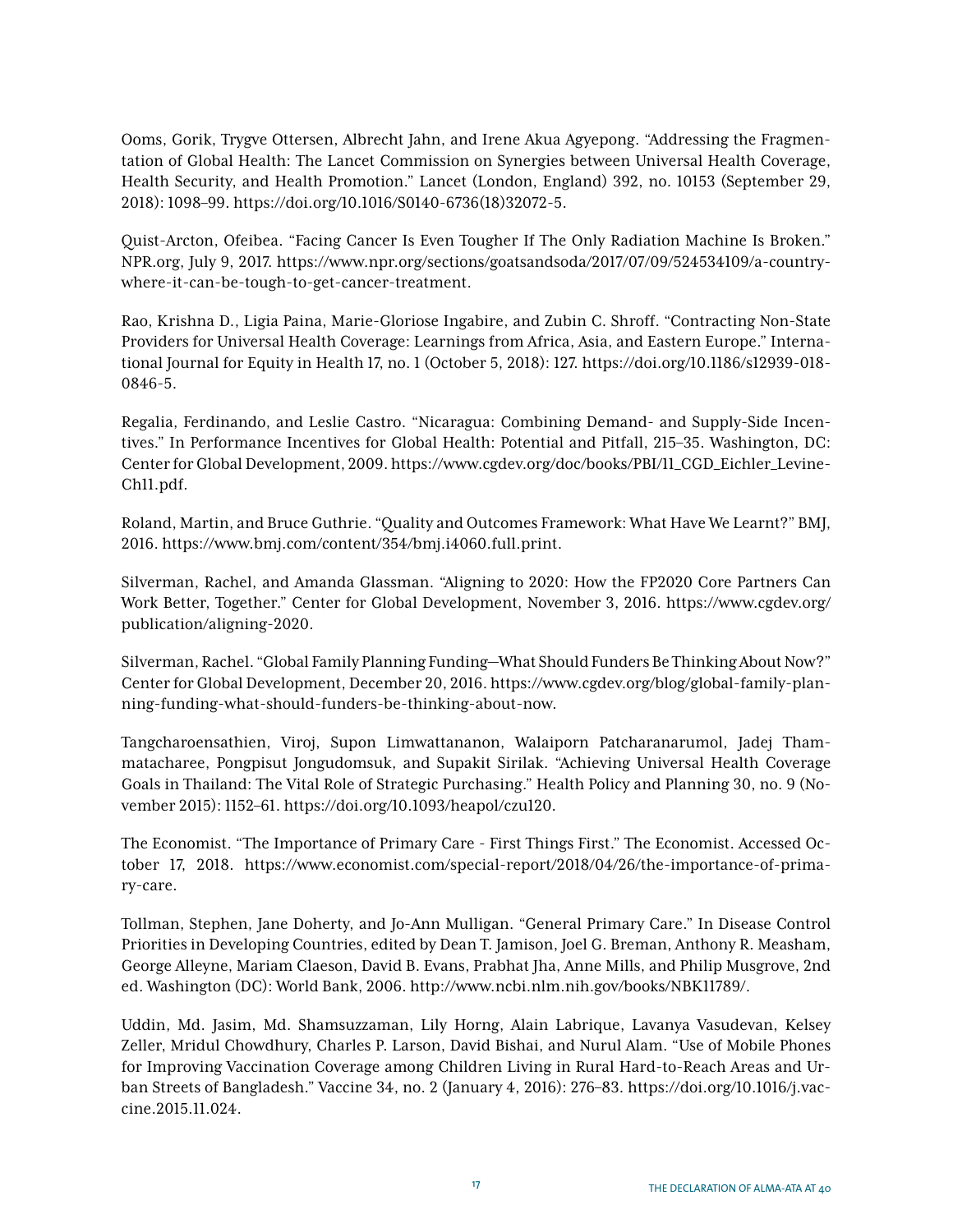Unah, Linus. "'I Thought Cancer Was a Disease for the Elderly': Tackling Nigeria's 80% Mortality Rate." The Guardian, March 20, 2017, sec. Global Development Professionals Network. https://www. theguardian.com/global-development-professionals-network/2017/mar/20/nigeria-cancer-mortality-rate-addressed-ngo.

Walque, Damien de, Paul J. Gertler, Sergio Bautista-Arredondo, Ada Kwan, Christel Vermeersch, Jean de Dieu Bizimana, Agnès Binagwaho, and Jeanine Condo. "Using Provider Performance Incentives to Increase HIV Testing and Counseling Services in Rwanda." Journal of Health Economics 40 (March 2015): 1–9. https://doi.org/10.1016/j.jhealeco.2014.12.001.

WHO Global Health Expenditure Database. Accessed October 17, 2018. http://apps.who.int/nha/database.

WHO Immunization Financing Indicators, 2015. http://www.who.int/immunization/programmes\_ systems/financing/data\_indicators/en/.

WHO. "Optimize Senegal Report," 2013. http://www.who.int/immunization/programmes\_systems/ supply\_chain/optimize/optimize\_senegal\_report.pdf.

WHO. "WHO World Malaria Report 2016." Accessed October 22, 2018. http://www.who.int/malaria/ publications/world-malaria-report-2016/report/en/.

Williamson, R. Taylor, Sandra Duvall, Arthur A. Goldsmith, Karen Hardee, and Rebecca Mbuya-Brown. "The Effects of Decentralization on Family Planning." USAID, August 2014. https://www. healthpolicyproject.com/pubs/445\_FPDecentralizationFINAL.pdf.

World Bank and WHO. "World Bank and WHO: Half the World Lacks Access to Essential Health Services, 100 Million Still Pushed into Extreme Poverty Because of Health Expenses." Text/HTML. World Bank, December 13, 2017. http://www.worldbank.org/en/news/press-release/2017/12/13/world-bankwho-half-world-lacks-access-to-essential-health-services-100-million-still-pushed-into-extremepoverty-because-of-health-expenses.

World Bank GNI per capita, Atlas Method. "GNI per Capita, Atlas Method (Current US\$) | Data." Accessed October 22, 2018. https://data.worldbank.org/indicator/ny.gnp.pcap.cd.

World Bank Service Delivery Indicators | DataBank. Accessed October 17, 2018. http://databank.worldbank.org/data/source/service-delivery-indicators.

Yap, Mei Ling, Eduardo Zubizarreta, Freddie Bray, Jacques Ferlay, and Michael Barton. "Global Access to Radiotherapy Services: Have We Made Progress During the Past Decade?" Journal of Global Oncology 2, no. 4 (August 1, 2016): 207–15. https://doi.org/10.1200/JGO.2015.001545.